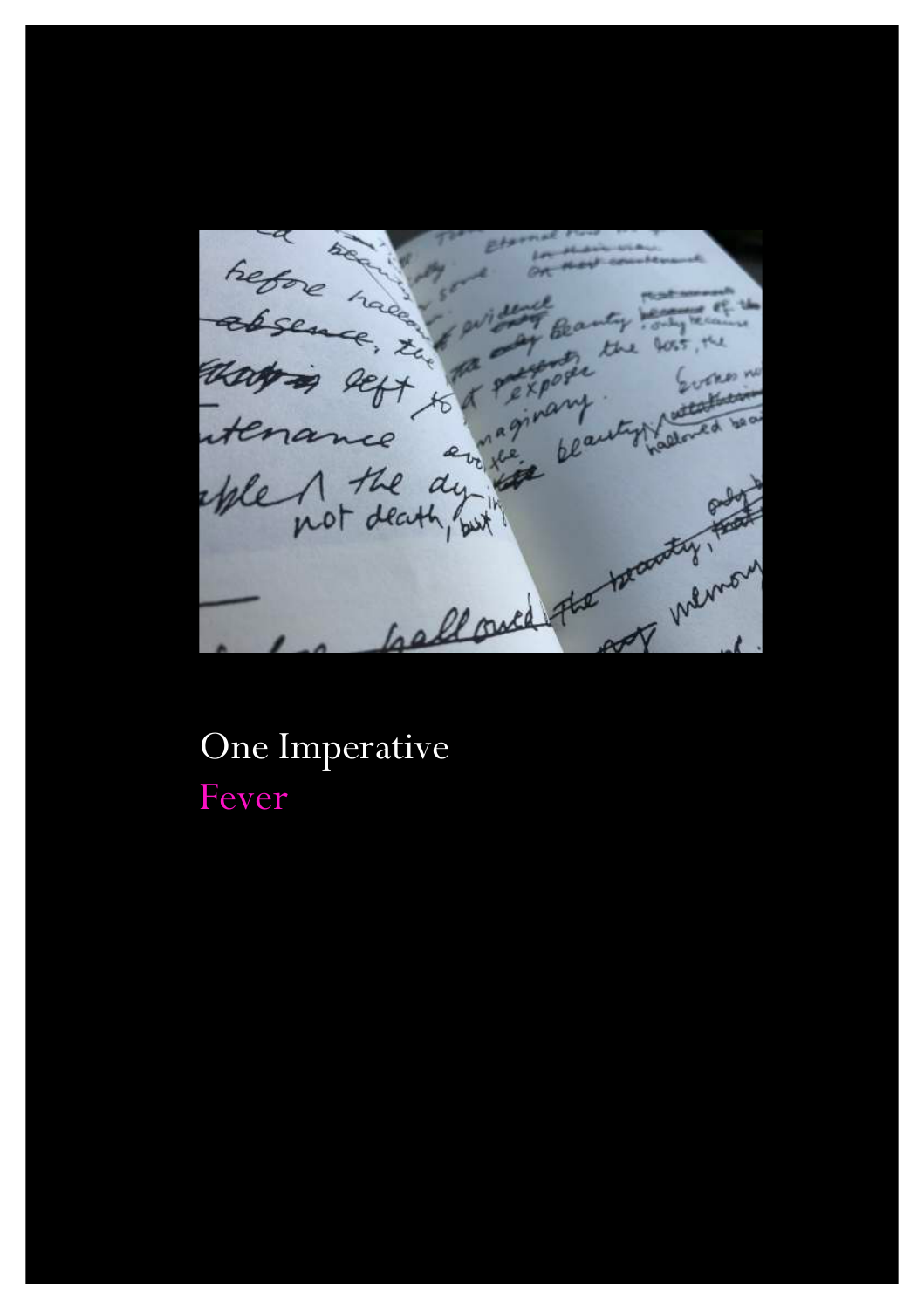#### **The Poui Tree of Kwai Fong**

A line drawn across the land By which a people dreamt to cross To trouble the wages of politeness Taking meaning into their own hands

A town like all those it borders Shod by the crooks of convenient planning Yet raised by meed and weal Of a time past recalled into hopeful intents

These are not mere pilgrims gasping chants Cadences scorning orderly meekness Jostling with voices, all the other voices To rise above this unruly skyline

Soon the cheering will begin Straining to catch all the songs That have gathered under the bower of delight To take aim at your blossoming radiance

And you stand Amid season after season Of undoing And you remain standing

Lim Lee Ching July-August 2019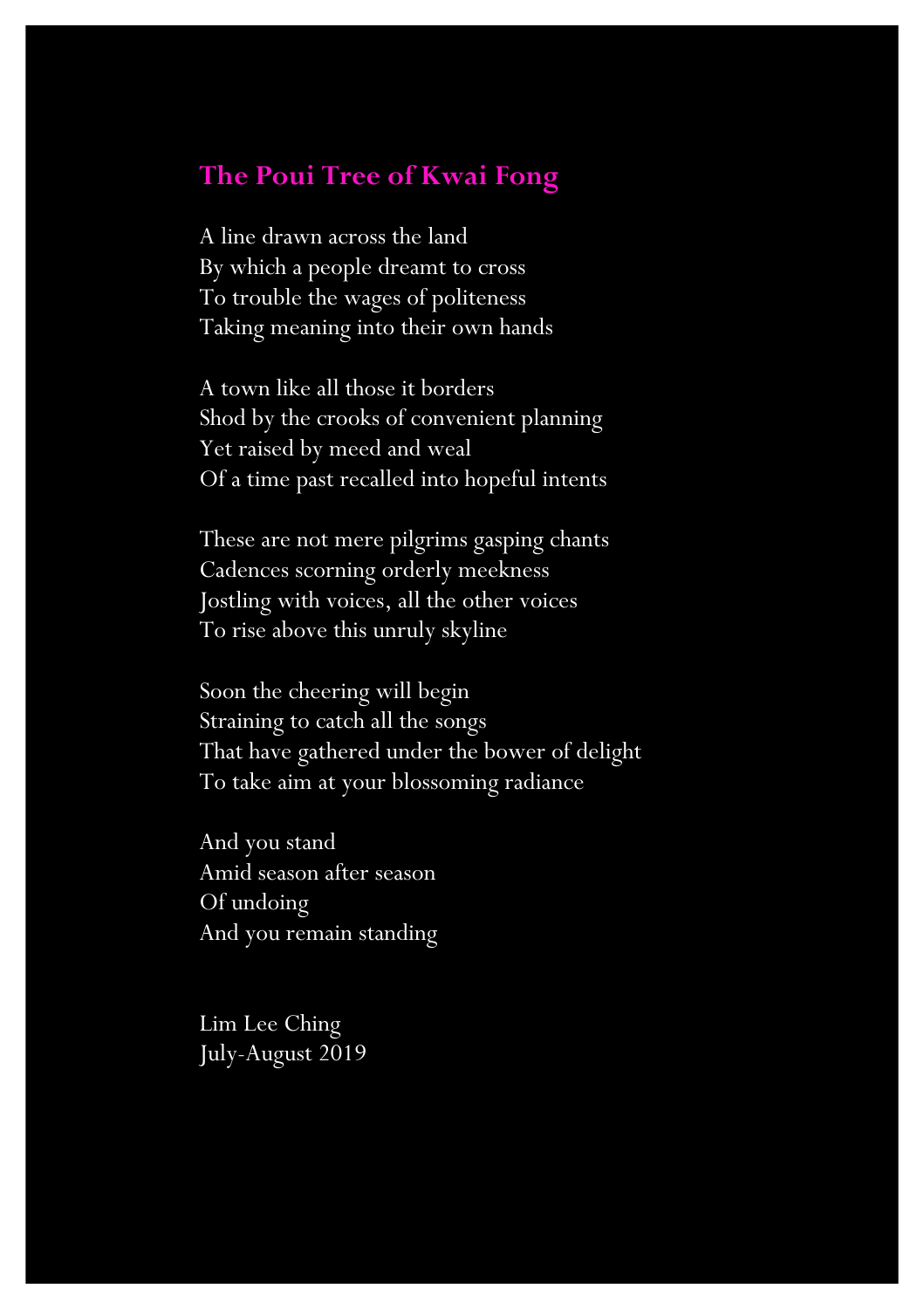#### **ADULT LOVE**

I have been used to wearing his t-shirts as nightshirts for more than a year now. I thought about hosting a bonfire, with my friends and I lighting our cigarettes from the flames, or cutting them up into neat squares to wipe my bathroom floor and windows. Then I recognised that there is more of me – not necessarily less of him, in the grey fabric that rested above his hips, and now brushes my thighs.

Brinda Gulati August 2019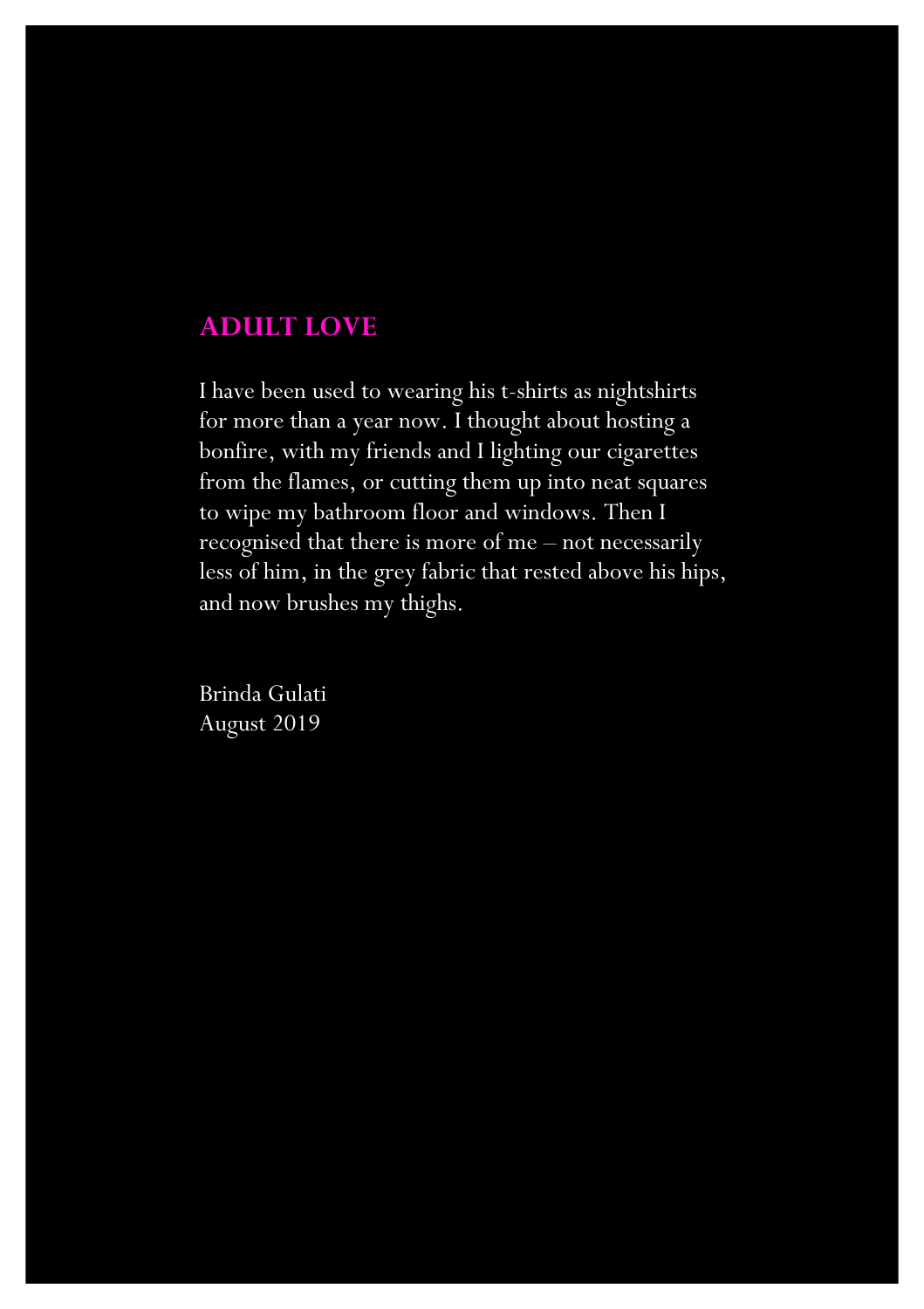#### **In Transit**

The fear envelops me, dropped in a mailbox of *idée fixe* dark.

Amid rumors, the fever spreads, we're all destined for the dead

letter office, where we will be neither forwarded nor returned.

We wait to be picked up and delivered, muffled in this pregnant-blue canister.

Two postcards start to chatter, abut to bum, ill-lit but well travelled.

They say I am a privileged one. I'll be picked up, sorted out, and sent on,

but I'll learn upon arrival the bell that awaits a piece of junk mail.

Joe Linker August 2019 Portland, Oregon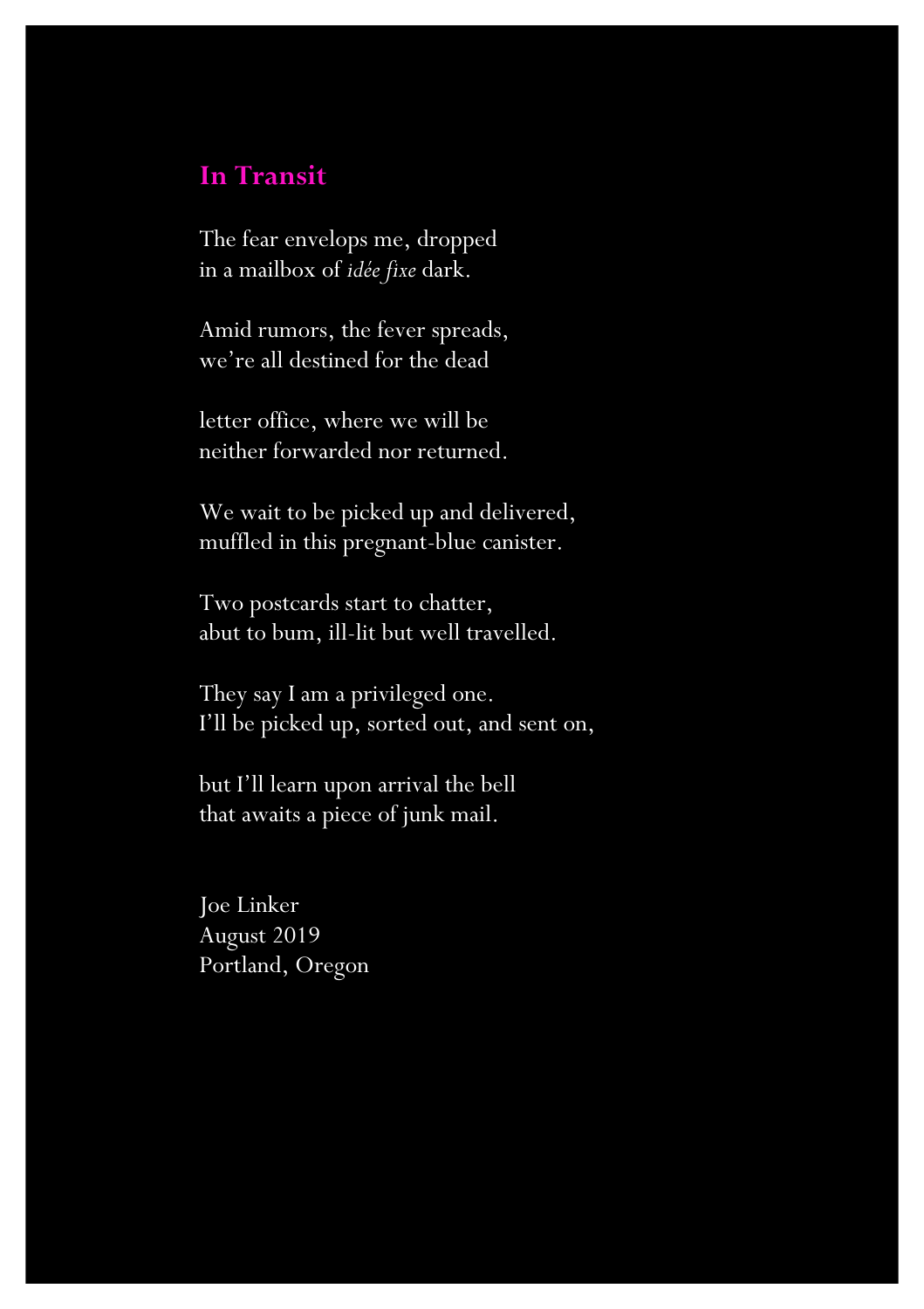#### **Senna**

Michael Kearney

*Holding you in my arms, Malibu beach. Your head cradled upon my chest; Your soft, loosely-wavy, mousy hair, Silky warm, nuzzles my throat.*

*Senna, your love overcomes me On Malibu beach. You are contrite with me For taking too long to get back to you; You are weeping because of me Taking too long to get back to you; It was merely minutes, What love.*

```
"Senna, sorry, I am so Sorry;
I will never leave you again.
Senna
…
marry me
…
Please
…
Please"
```
*You, dearest Senna, say "yes"*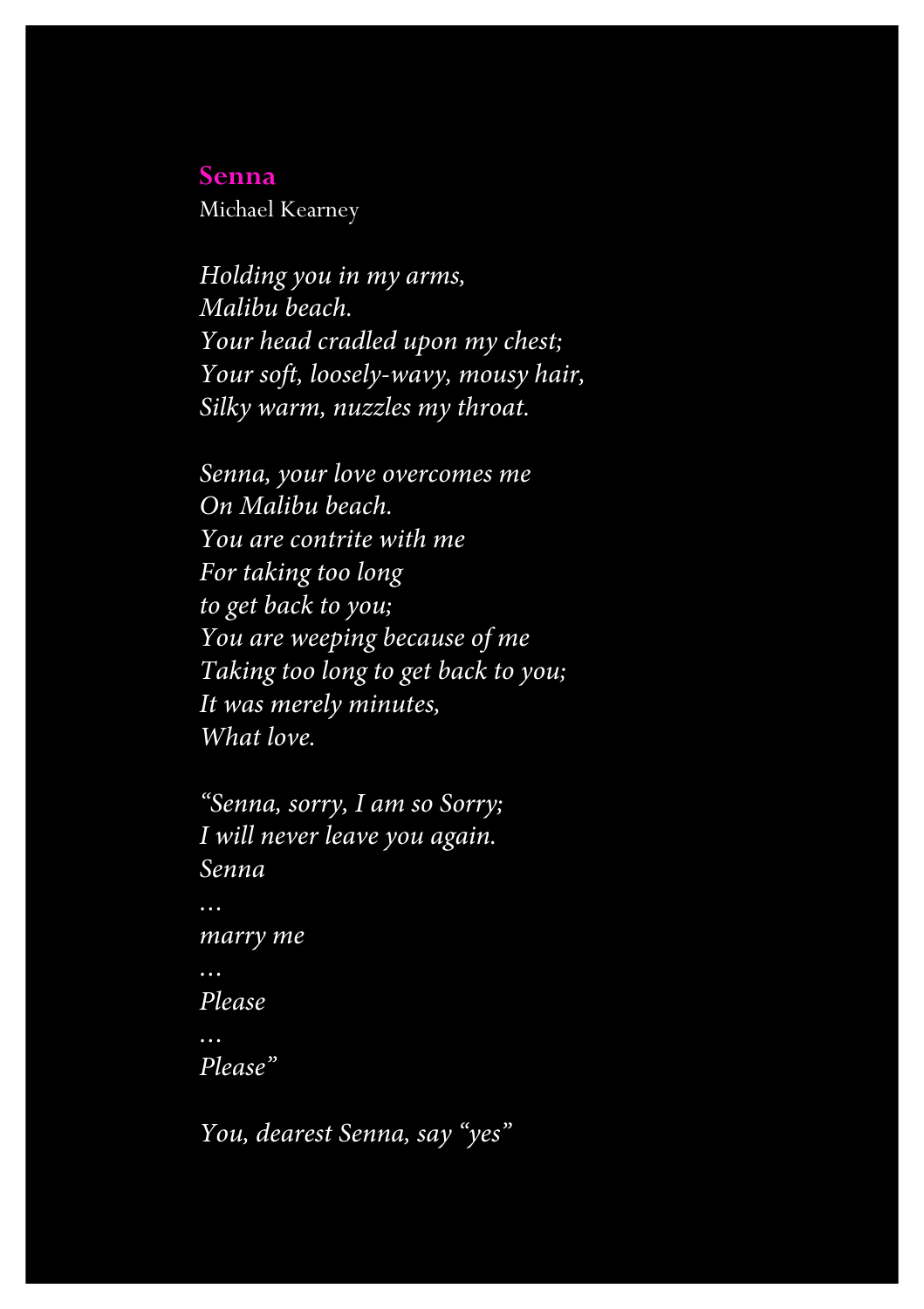### *Overwhelmed with the most intense feeling of love I have ever felt I open my eyes to look into your deep azure …*

Shock overcomes me. From prone position, rise on elbows. What the hell is this? My heart sinks. Where is Senna? Where am I? Where is this? My synapses snap to compute, configure; my mind attempts to focus, to figure … What's going on?

Groggy, I recognize the pillow; it is mine, but who am I? I recognize the headboard; it is ours, but not whoever-me and Senna's – a someone me, which me(?), a real me(?), a figment me(?), a me(?) and ... Karen's(?) … a me and my wife's headboard, bed? My wife? Why do I think I am married to a woman named Karen? Is that right? It can't be, I can't see any Karen … here or in my mind …

My mind has an image, only one image, an image I want to maintain, to hold forever, an image of Senna. I must get back to Senna.

My stomach physically twists, knots with the tension of deep loss, enormous grief, felt, but not yet contemplated; pure emotional grief, a panicked longing, not yet rationalized; not yet controlled by the layers of programmed defense mechanisms that deaden emotion, limit anguish. I think I am going to be sick; I semi-collapse against the bed as I struggle to survey around me, as I struggle to find Senna in the room. I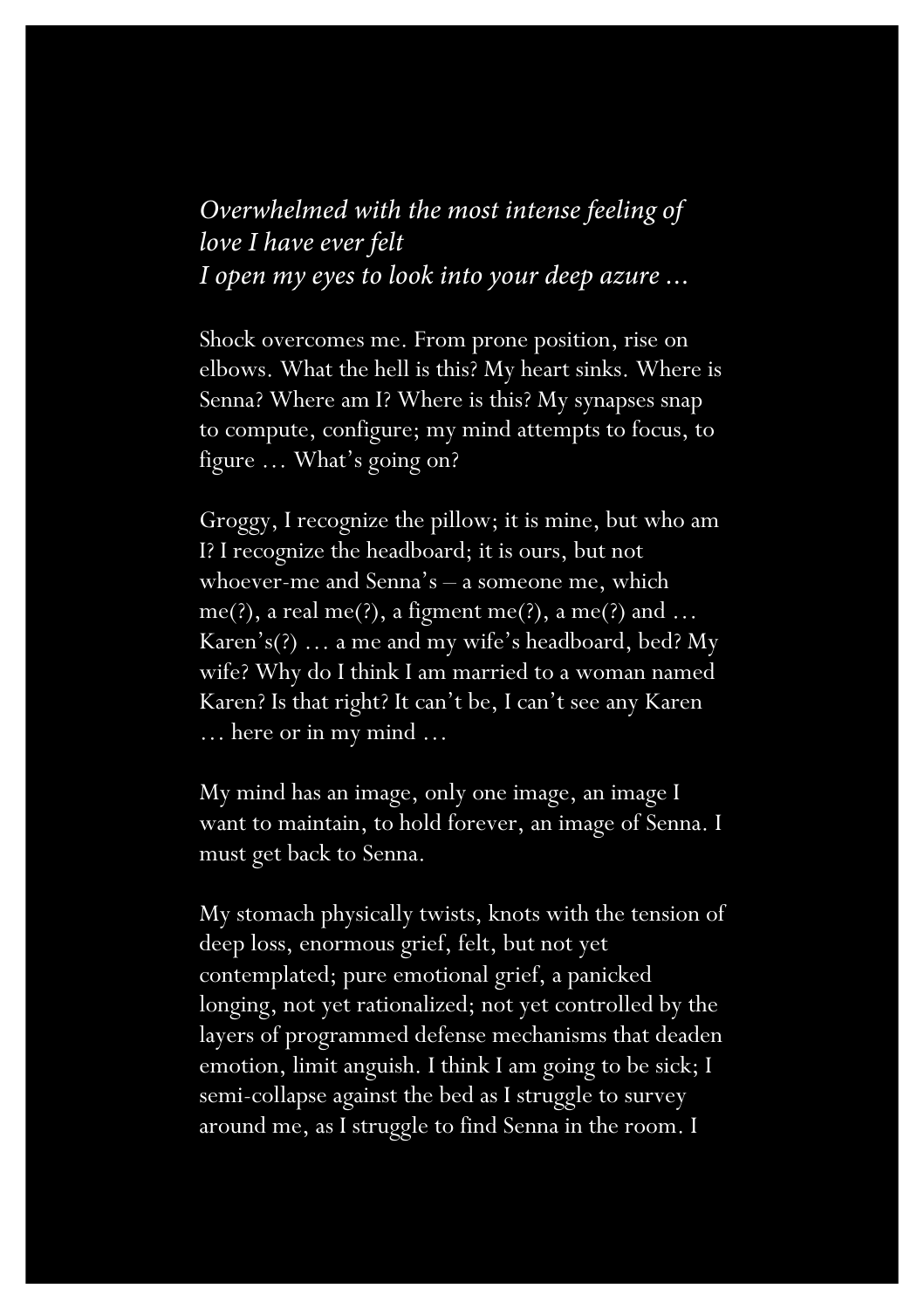am coming out of a blur, none of this could be real … but slowly it pushes in on me … this is, real … it can't be real …

Where is Senna? What kind of nightmare is this that attempts to eradicate all trace of the love of my soul? Who, what, is pulling Senna away from me; trying to pull her out of me?

Senna is missing, that I know, I think. No, I know: she is not in this chamber.

The name Karen creeps into thought again … my wife of decades? Can that be a truth? Where is Karen? No one here but a me, which me? I know this room, I think I have lived here for decades with … Karen? Karen … it comes to words slowly — Karen is visiting her mother. What, who, is running this reel; it can't be The Real … I must have been drugged and some nefarious creature is trying to con me … gotta get back to Senna, she needs me … I need her, I will die without her, of that, the only thing I am sure.

Pull myself back on to bed, close my eyes; evade, avoid, must destroy the vision of a no Senna existence that is infecting me … lie still, close your eyes, recede deep inside, find Senna on Malibu Beach, you were just there, merely seconds ago, get back to her, push back to her, she will be contrite that you left … why did you leave asshole, you promised to stay with her … I did not leave: I was pulled away by something, a darkness coming through the light …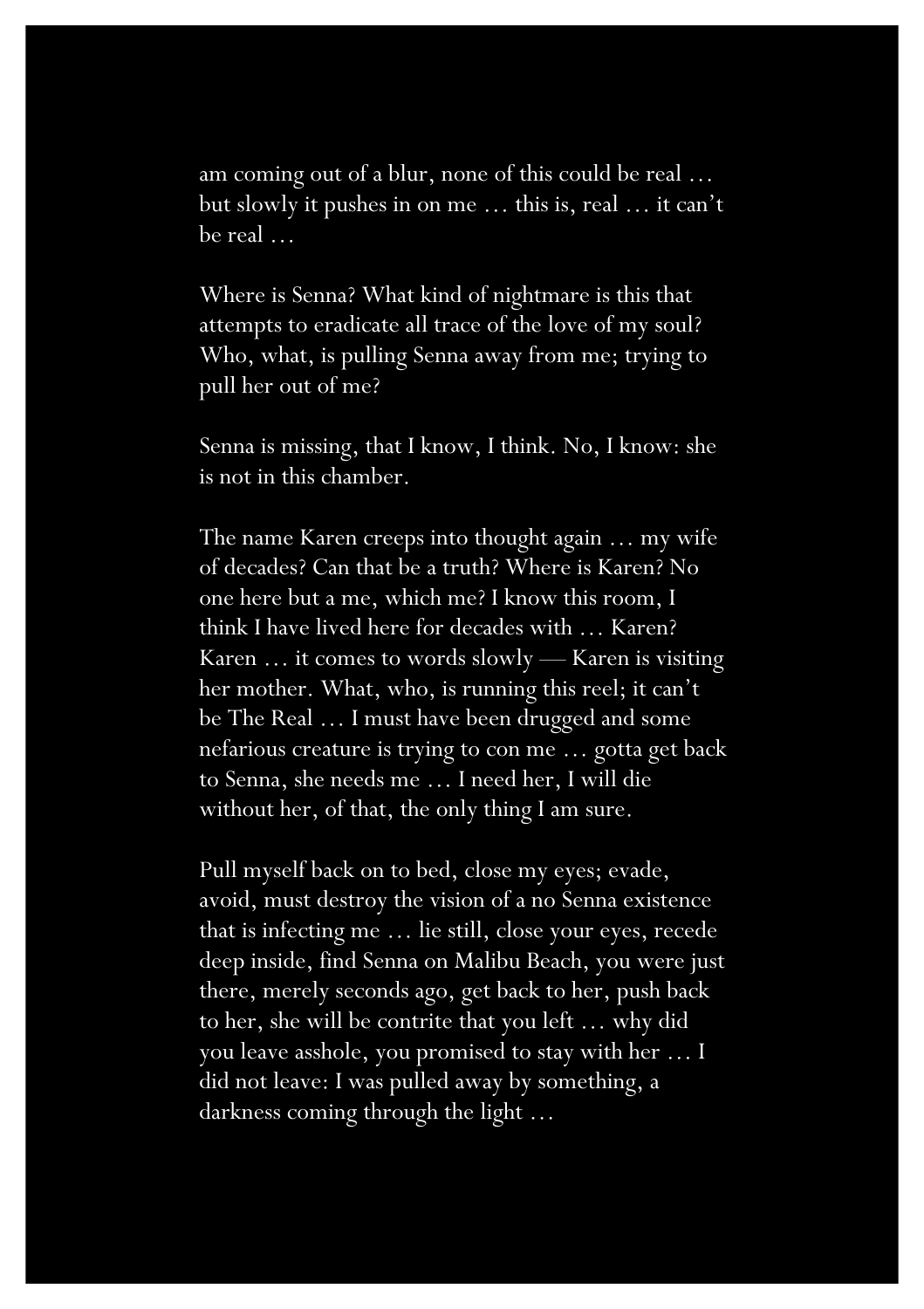Stop trying to figure this bullshit out — trust what you feel, only words lie … focus on Senna's image, Senna's skin against yours, Senna's hair — mousy, focus on it — nuzzling your throat … focus on Senna's eyes azure — Senna's dress, dark blue, (Does she like Blue???) with a pale-ish white-ish flower print (Is that her style??? Is she dressed in a style I like??? I thought I like Goth). Stop thinking, sink back to sleep … (Was it sleep???) TRY TO GET BACK!!! Keep saying her name, hold on to her name, hold on to Senna; Senna loves you so much, Senna is surely waiting; you love Senna so much, you must surely be able to make it … eyes tight, recall images, don't think, breathe, respirate … stop thinking … focus on image … remove words … Burroughs' Virus … stop thinking … slide away … fall back to Senna … Senna … Senna …

You fail. You have to go to the toilet. If you were brave, if you really loved Senna, you would have wet the bed … done even worse, if you really loved her. You are now doubting her. It was merely a dream, like any other, all the others. This you, your pillow, your room, your Karen — your dear wife of over twenty years, who you are sure you love; these are the immediate things of assurance of The Real … the stairs, the curtains, the electric toilet seat, heated, with bidet … yes you are home. Sit, have a morning smoke, try to remember that dream.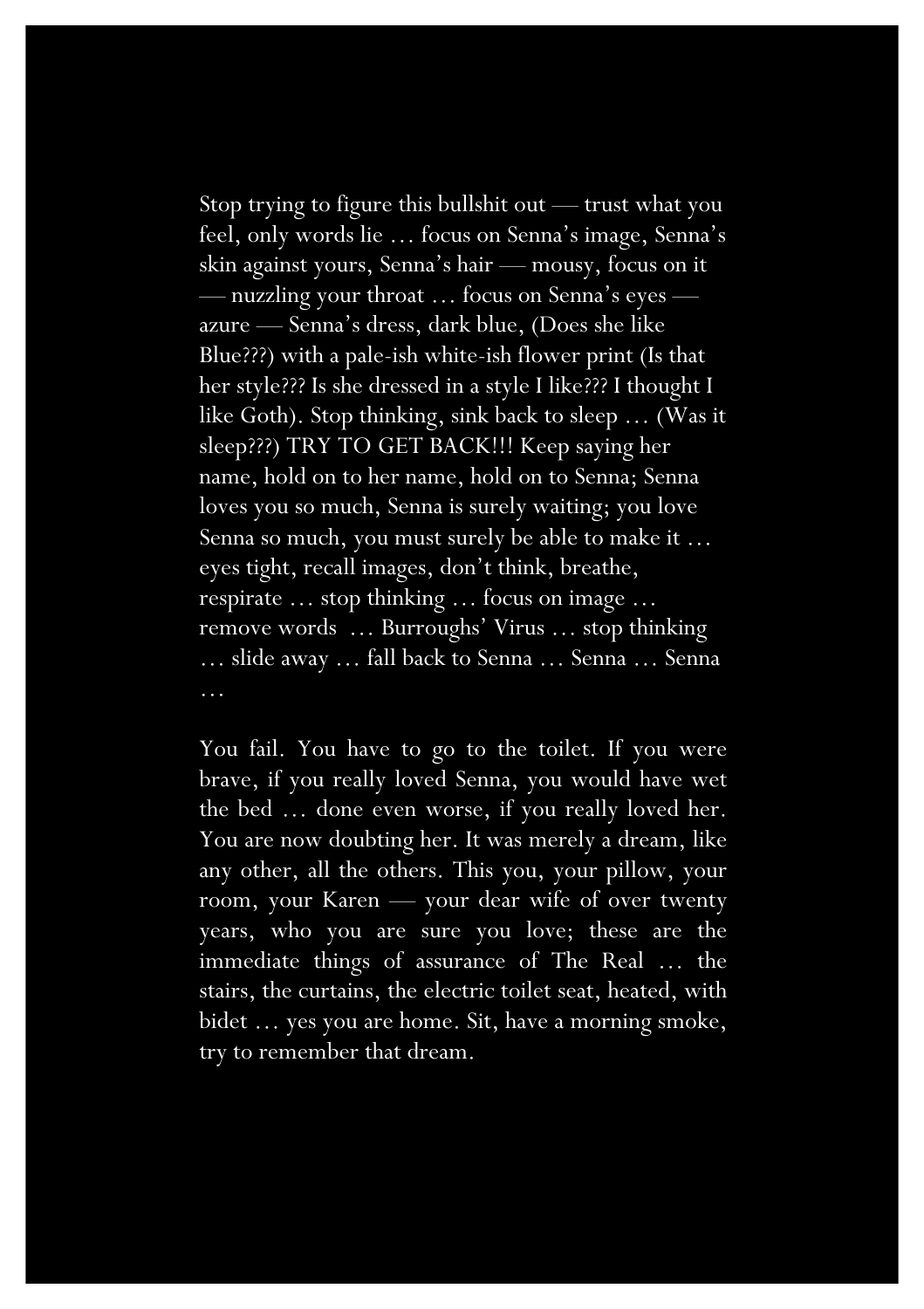Hmm ... Senna? Her image, the one you can recall ... pretty clear ... usually these dream-girls images are vague upon waking … not Senna's … still so clear, must have got embedded in your neural pathways like the images of dead loved ones that you can still see so clearly in your mind … that's never happened with one of these girls before. Hmm …

The smoke clears your head, nicotine sharpens your thoughts. It was all a dream, just a dream, intense, but merely a product of your imagination. As your mind sharpens, focuses, and you recall the details of your dream, a point becomes clear: "Senna?" Where did that name come from? You do not know anyone named Senna. In your recollections, you have never come across that name before, but it is so powerful, so clear in your dream, still clear in your mind now. Never before in a dream had a name ever been so apparent. So strange. And the feeling of loss is still throbbing within you. It was just a dream. You have been awake for ten minutes. You are sure it was just a dream, yet you cannot get away from it. The hurt is not dissipating, and the name keeps running in your mind. You grab your phone to look-up the name Senna (you even know the spelling, so strange). As you type, Aryton, the racer that died in 1994 starts showing-up, but the name in the dream cannot be connected to him — you are not a big racing fan, you vaguely remember his existence, (his name was Aryton, you would have said Anton) and there was nothing in the dream that connected to him. You type "Senna woman's name" and get "girl's name of Arabic origin meaning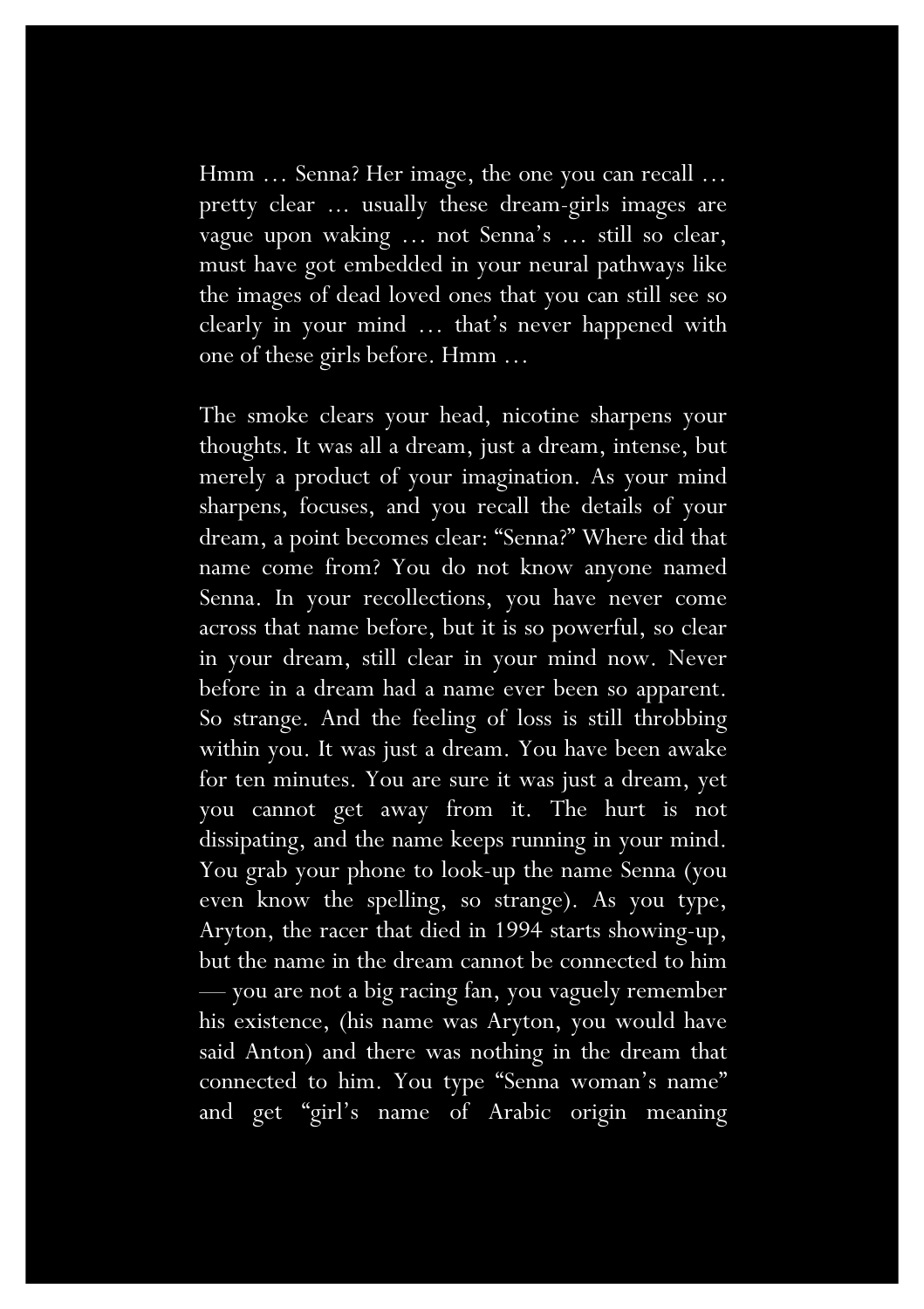brightness." Senna, the perfect name for your eternal love. You sit on the couch, light another cigarette, close your eyes and reflect.

Hours pass. Your whole day, sitting, recalling the dream, recalling Senna. Your feeling of love for her does not fade. You go through your memory of the dream like a detective, searching for meaning. How could this mere dream be affecting you this much? You are deeply in love with Senna, a woman that does not exist, that never existed, yet your love for her is stronger than any other emotion you have ever felt. It does not make sense.

You were in Malibu. You have never been in Malibu. You look-up Malibu. Satellite images and photos of the beach confirm the setting from your dream: those homes along the beach, the railings. Two natural wood, one bright indigo, the next white. The hill formations in the background. This was the place where Senna and you were!!! Perhaps. It is so clear in your memory, but how? You have never been to Malibu. Nor do you recall ever seeing a movie or TV show that features real scenes of the Malibu beach. You can't be sure, nor should you try to push this confirmation too far. Yes, it looks like the Malibu of your dream, but perhaps this pattern of shapes and colors has been produced a myriad of times throughout all of time and space. Your grandfather, long deceased was also in the dream. Why was he in the dream? For what would his presence be necessary? While he only had a small part in the dream, an ancillary role of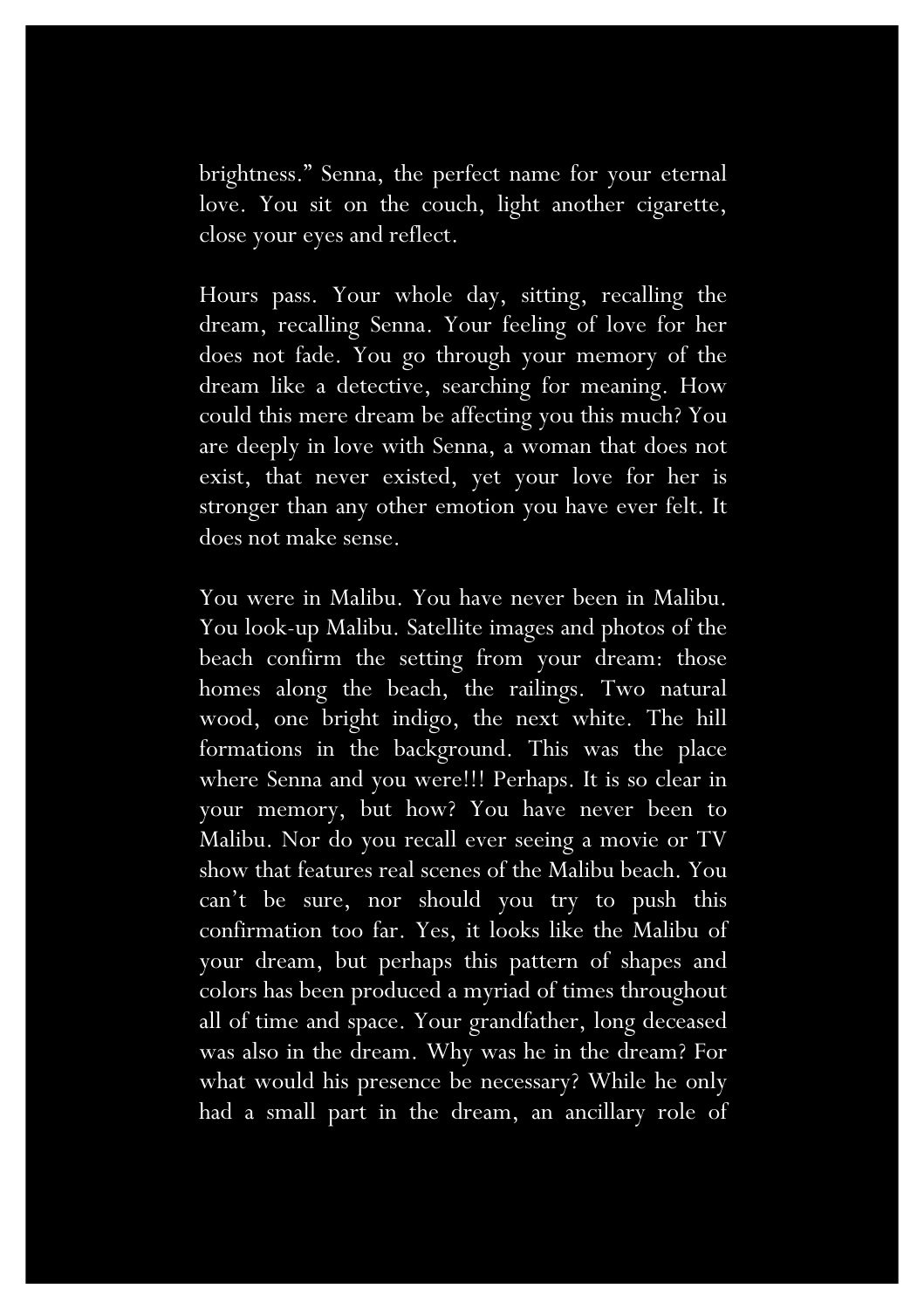assuring you that you and Senna's love was real, was pure, was eternal. He was there to confirm to your subconscious mind that your and Senna's love was true. He would never lie to you, never steer you wrong.

Your sense of loss is growing as the day passes on. You try to take a nap, to reenter that world, but your mind is racing.

You sit for hours, smoking, drinking coffee. You do not work. You sit. You are traumatized at the loss of Senna. Your rational mind keeps trying to dismiss the memoires of the dream, the feelings you are having. You wonder if you are having a mental breakdown. No. Everything is as it should be, except that this "dream" is affecting you as if it were real. You know that when dreaming, often, the person does not know they are dreaming. But upon waking, you reset to conscious existence. You have done all this, have been able to dismiss everything except for your love for Senna — your love for Senna is the realist thing you have ever felt. This is too strange: you have reset to conscious existence, but Senna, your love for her remains as strong and real as when you were holding her in your arms on Malibu Beach.

A theory starts to form. What if Senna is a love from a past life, or a future one? Where does that leave Karen? If Senna is the love of your eternal soul, then why is she not part of your current life? Perhaps she is your eternal love from a different plane of existence, a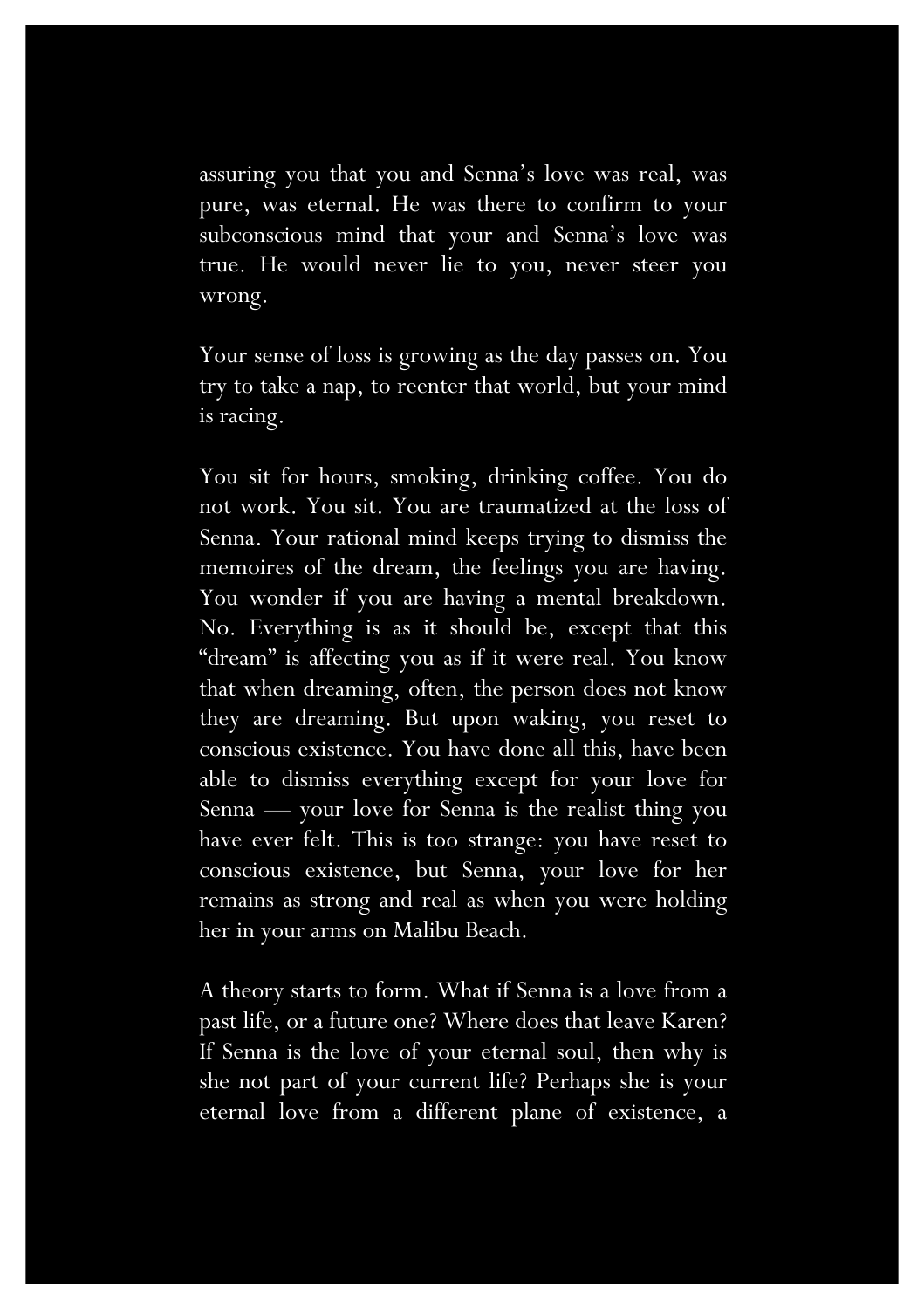different dimension — perhaps, while asleep, your essence traveled across dimensions. Perhaps, Horatio, there is more of whatever this is we are part of than we can ever fathom.

Senna, every night, I relish sleep, go to it eagerly, not to find a truth, not for answers, they are not important. I rush to bed with only one hope, the chance to embrace you again.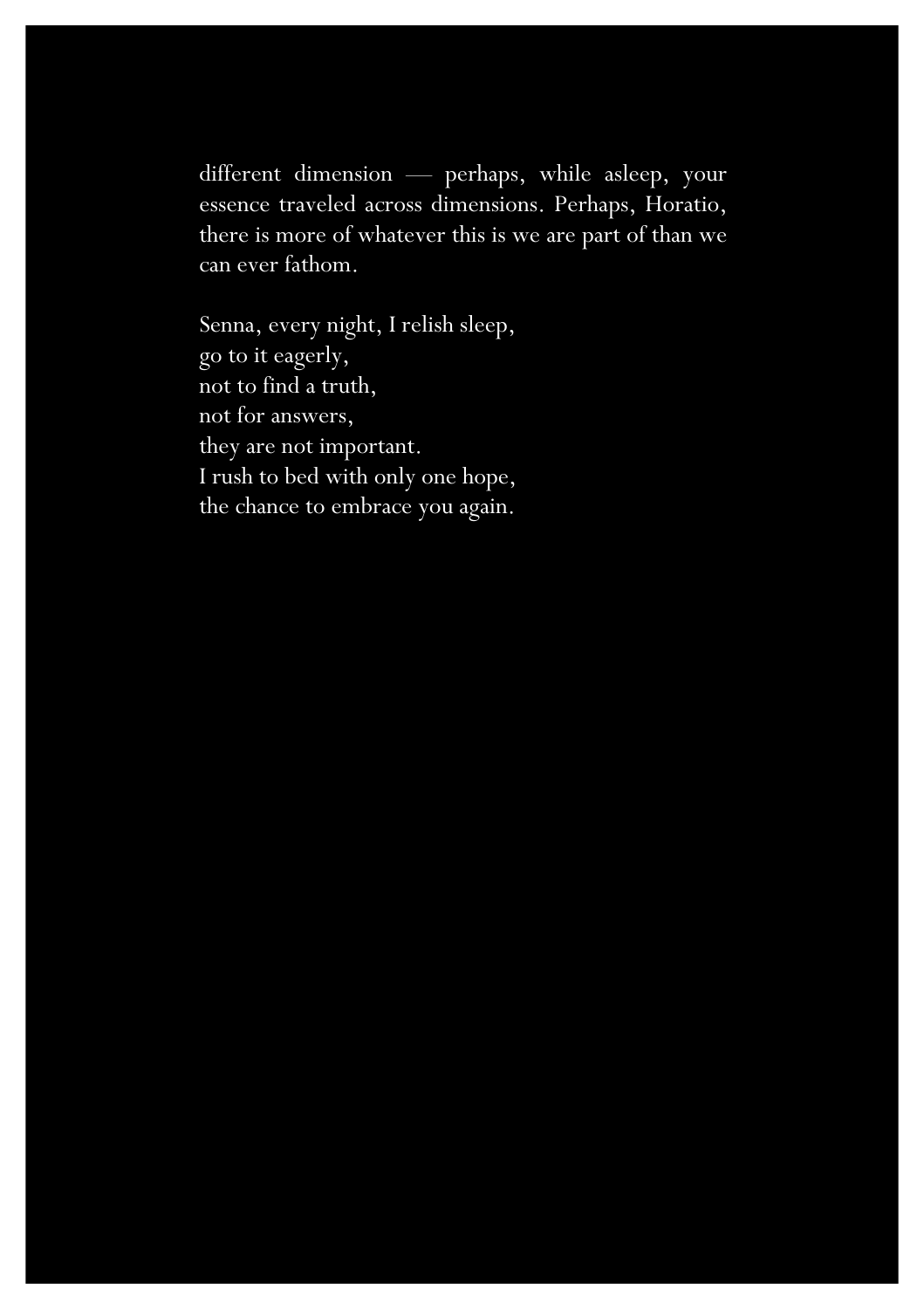

Céline Coderey, *Fiamme*, 2019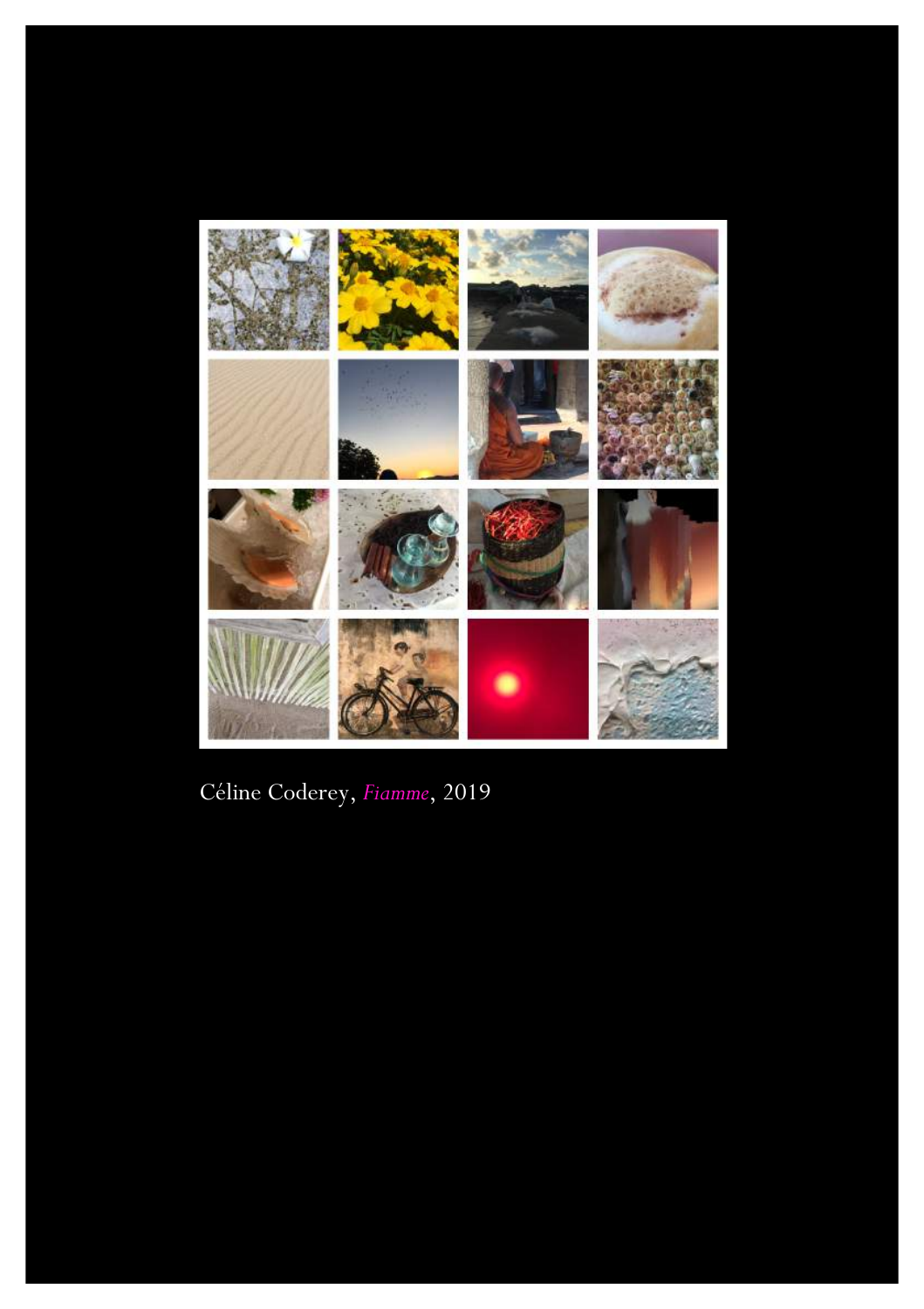#### *Genius Spirytus* **Entry in** *Bescyclopedia* Setsuko Adachi

The only known description of *genius spirytus* is in *Bescyclopedia* as follows:

> *genius spirytus.* Also known as the *keys to life.* It is traditionally believed that if you inhale them, they make you intoxicated with the realm of pricelessness. Most *genius spirytus* exist diluted in the ocean, inactive. They flow along with whichever current they happen to be part of. It is only when they are heated, that they begin to rise. If they are floating at the very bottom of the ocean, they need the current to run over the ridge where the magma from the interior of the earth is keeping the water warm. However, once they are heated, they quickly merge together to keep the heat going. The heat propels them upward; the more heat they have, the more mobile they are. They keep rising higher. If they lose heat, they go back to being immobile floaters. When they reach the water's surface, and if there is enough warmth, *genius spirytus* evaporate. If they lose heat, they become inactive and drop down, back to the land, or into the water. They are in their element when they connect with human bodies, and they connect only with those who have a thirst for the soil and a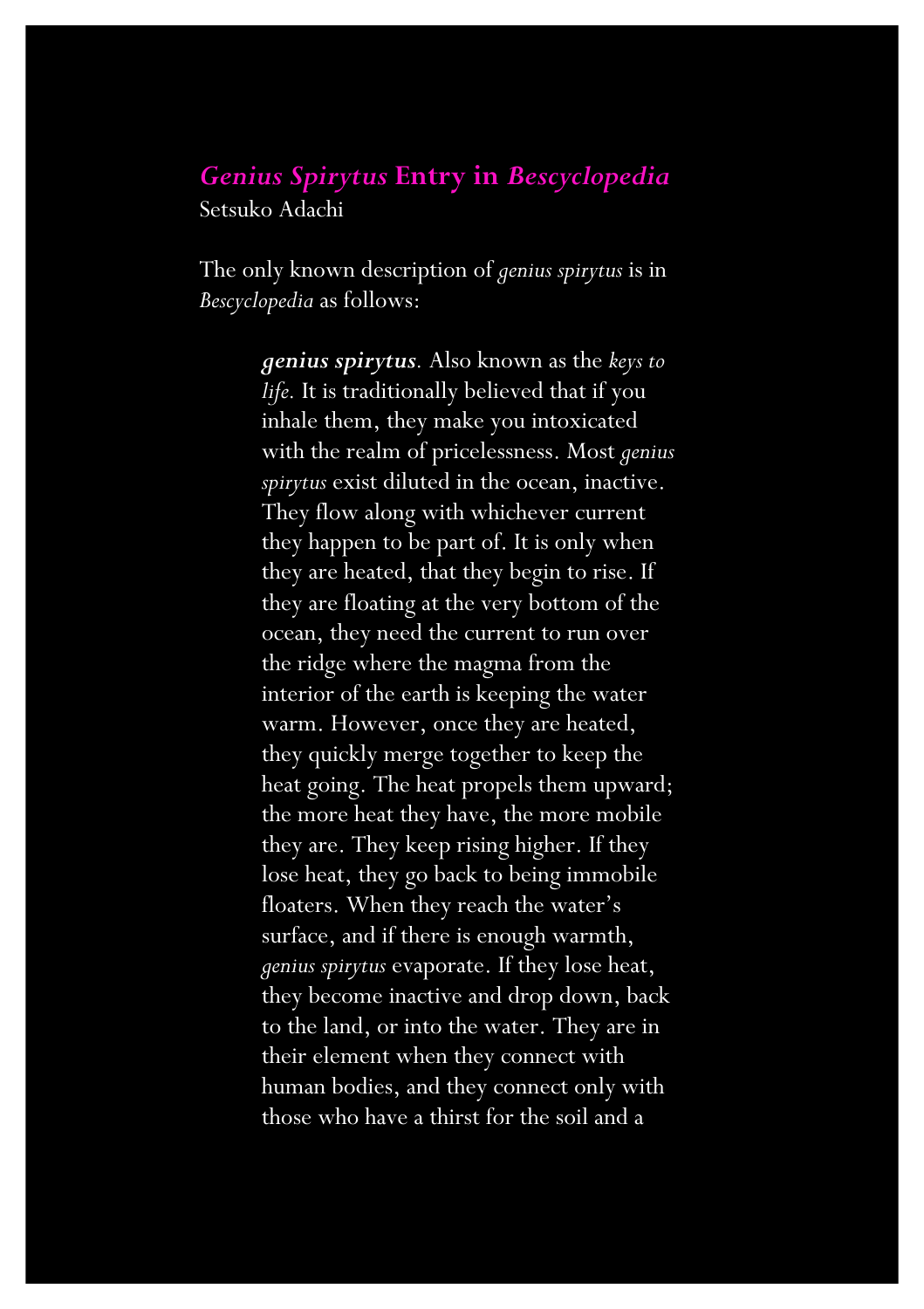passion for art. Once in the human system, they synergize with the host. When *genius spirytus* have a fever, they can cause shivering called *frisson*, also known as aesthetic chills or skin orgasms. *Genius spirytus* have been known to cure depressed art lovers who suffer alienation from nature.

(Frau Ada Schwarz)

The writer of the letter below, he was twentyfour years old at that time, had he inhaled *genius spirytus*, he would have found a quick remedy for his ailment:

> [T]here is no soil to set foot on; it is like living in a complete stone cave; that wears my nerves down. Countless numbers of artistic, cultural achievements are put on in the evenings, dramas, operas, and music concerts; I almost wished I could divide myself into three; that makes me hesitant to think of leaving Berlin.<sup>1</sup>

<sup>1</sup> Michio Takeyama (1903-1984) to Tatsukichi Katayama in Tokyo, April 21, 1928. In 平川祐弘編著『手紙を通して読 む竹山道雄の世界』藤原書店 2017 年, p.92. Adapted translation by the author.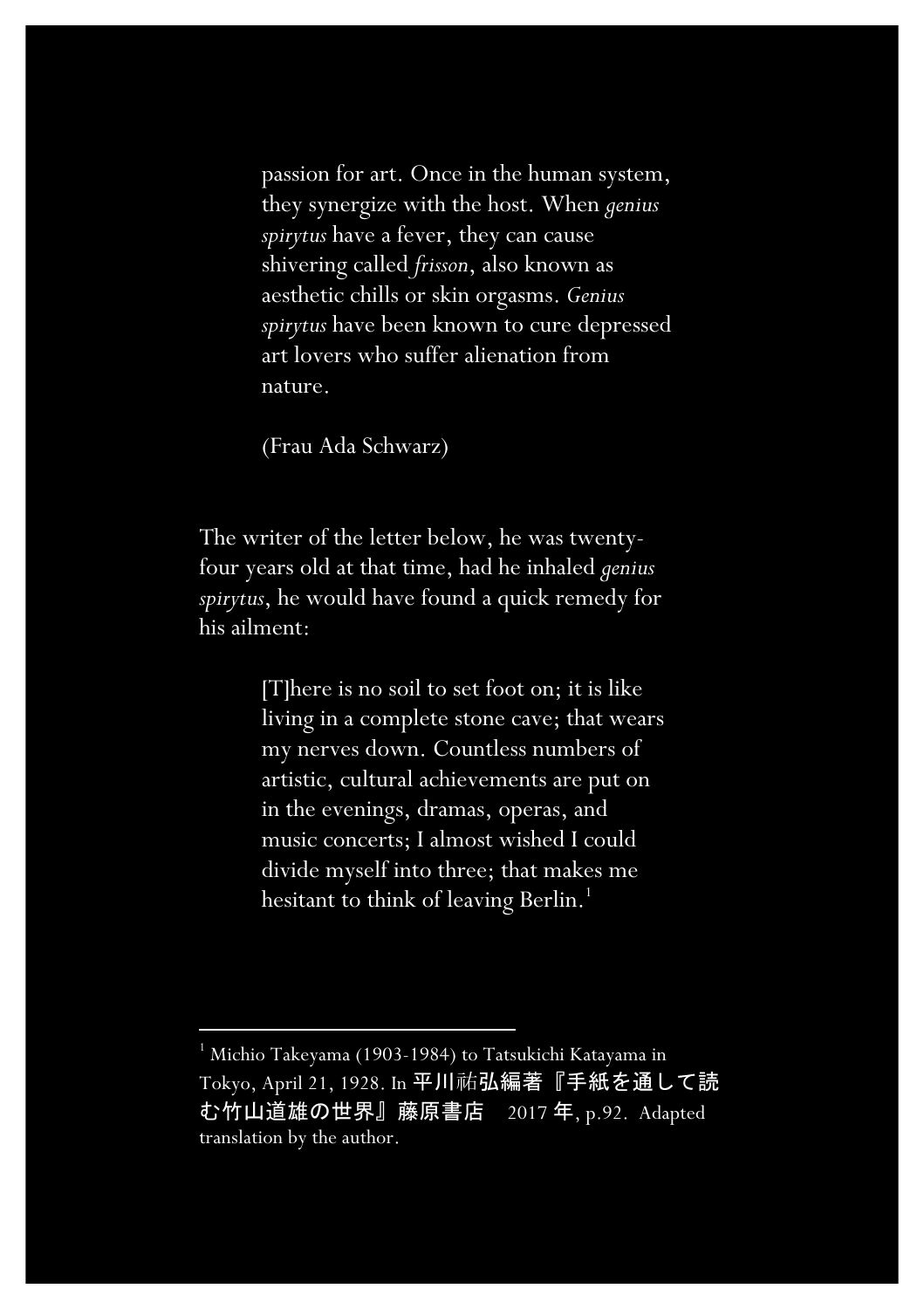# **celluloid sincerity**

Ingratitude, you are worn like a string of fake pearls; flaunted shamelessly as a swirling cape festooned with cheap twinkling plastic gemstones.

Cajoling and receiving pithy-tongued and fawning supplication; pirouetting in the fickle glow of temporal fame; you prostitute yourself to those who would gild your lily for their fleeting token pleasure

You forget your return to abject drudgery when the fevered delirium of your fantasy world finally spins away

Would that you know the only hand that fed you — that you are savaging can turn on you

> And fling you back into the dirt that you once crawled through.

Ling Teo 30 August 2019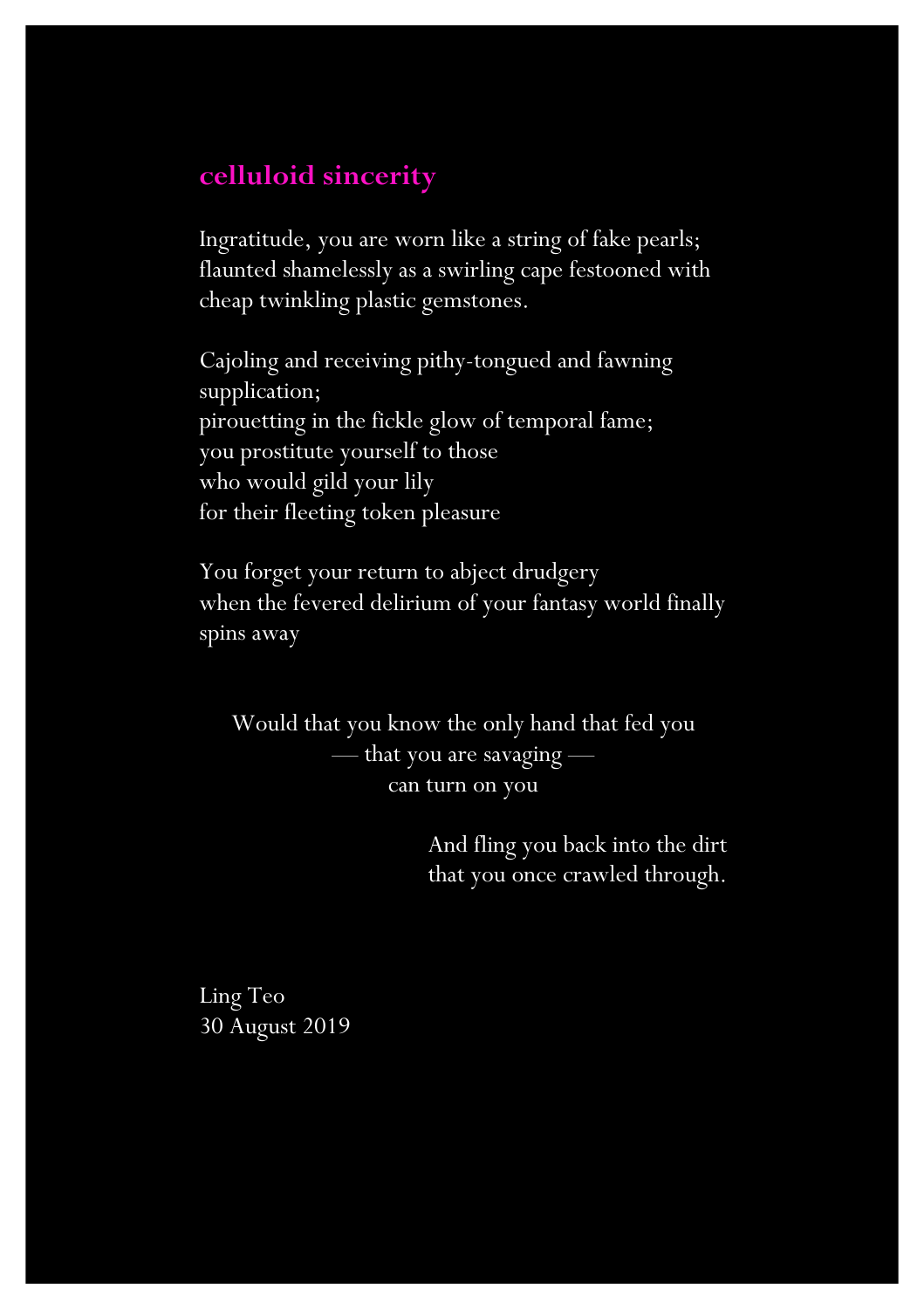There were a time I was more reckless with my heart

Jeremy Fernando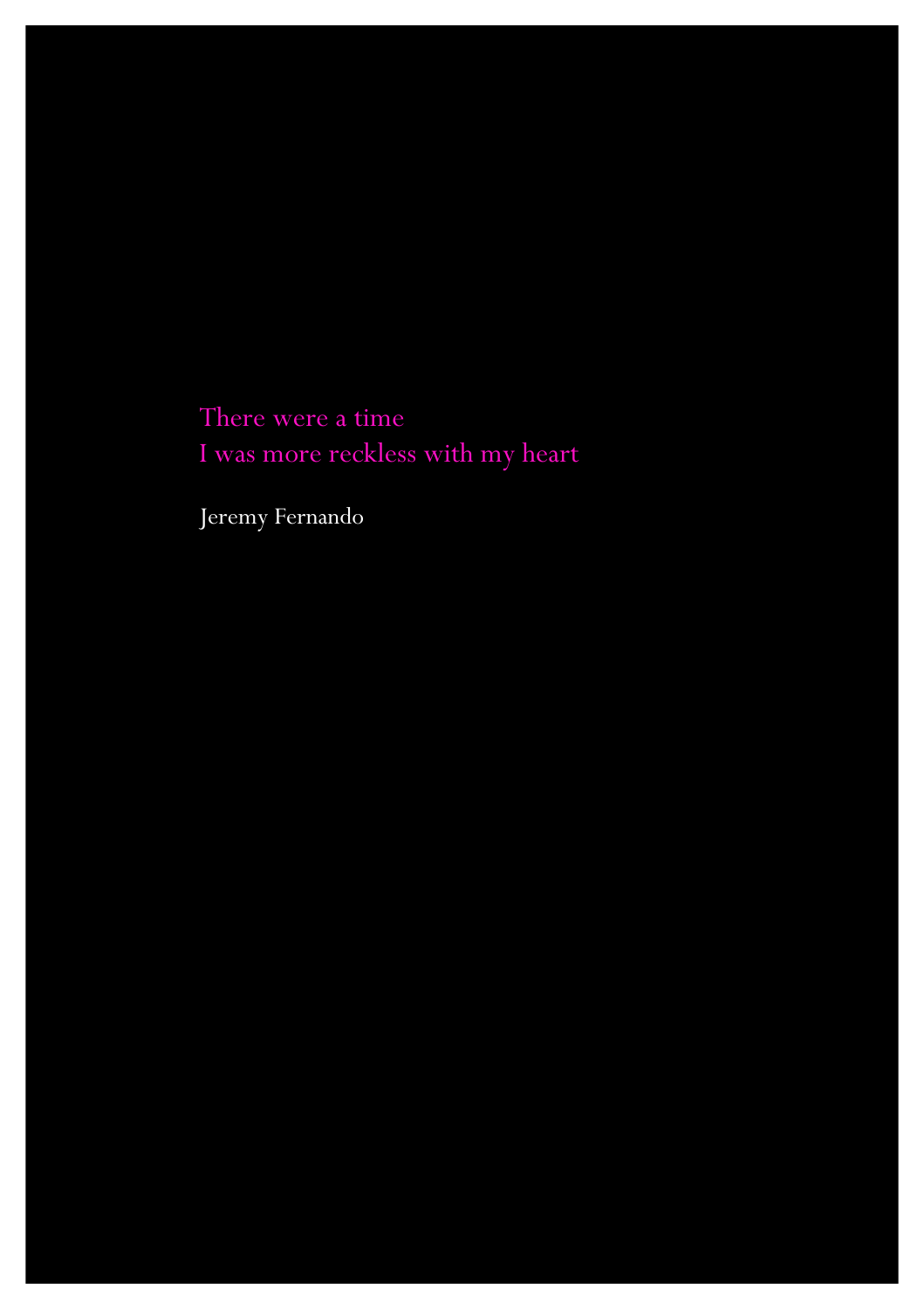

*And they said Dada was dead*, 2019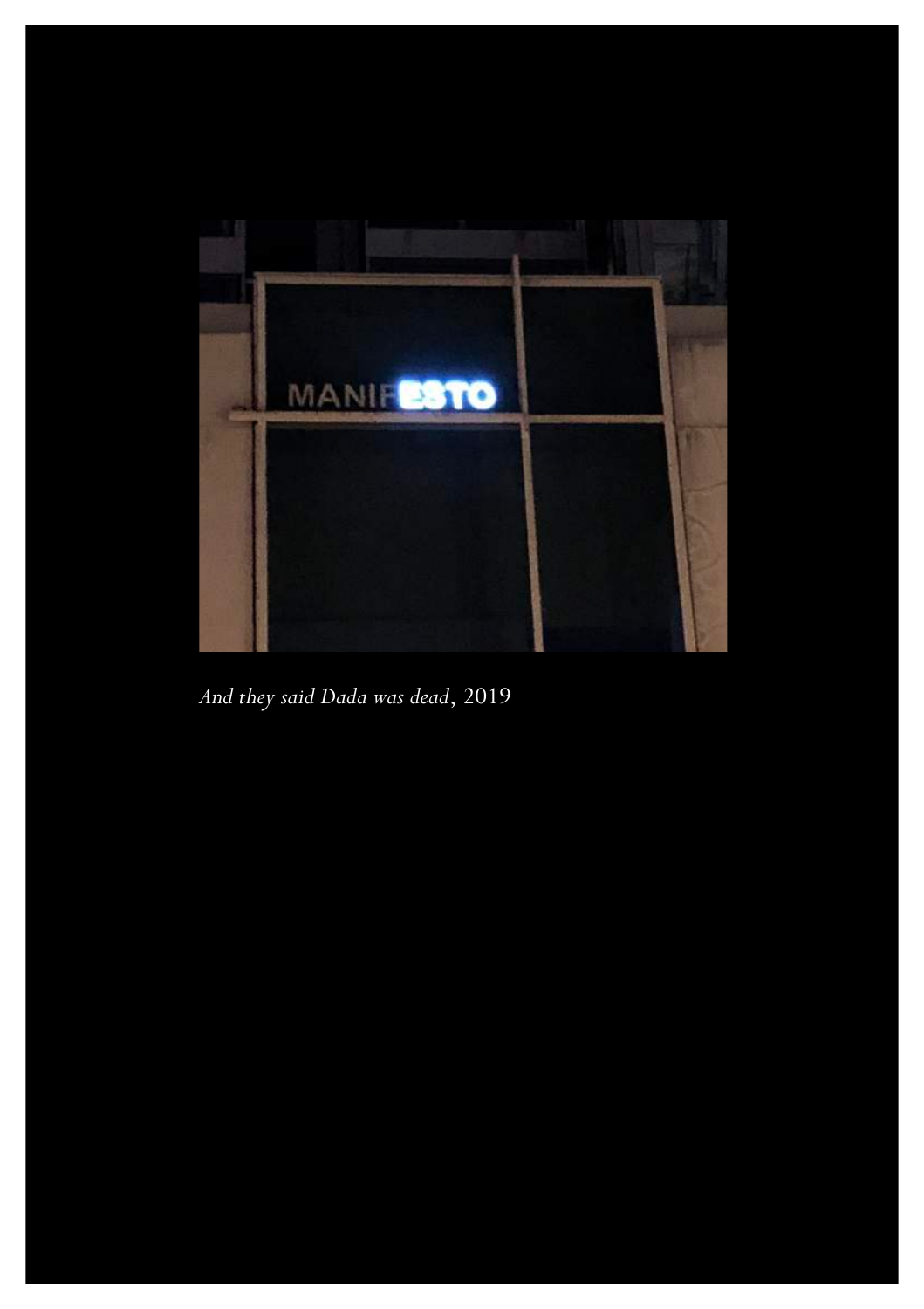

*l'écriture de l'oubli*, 2019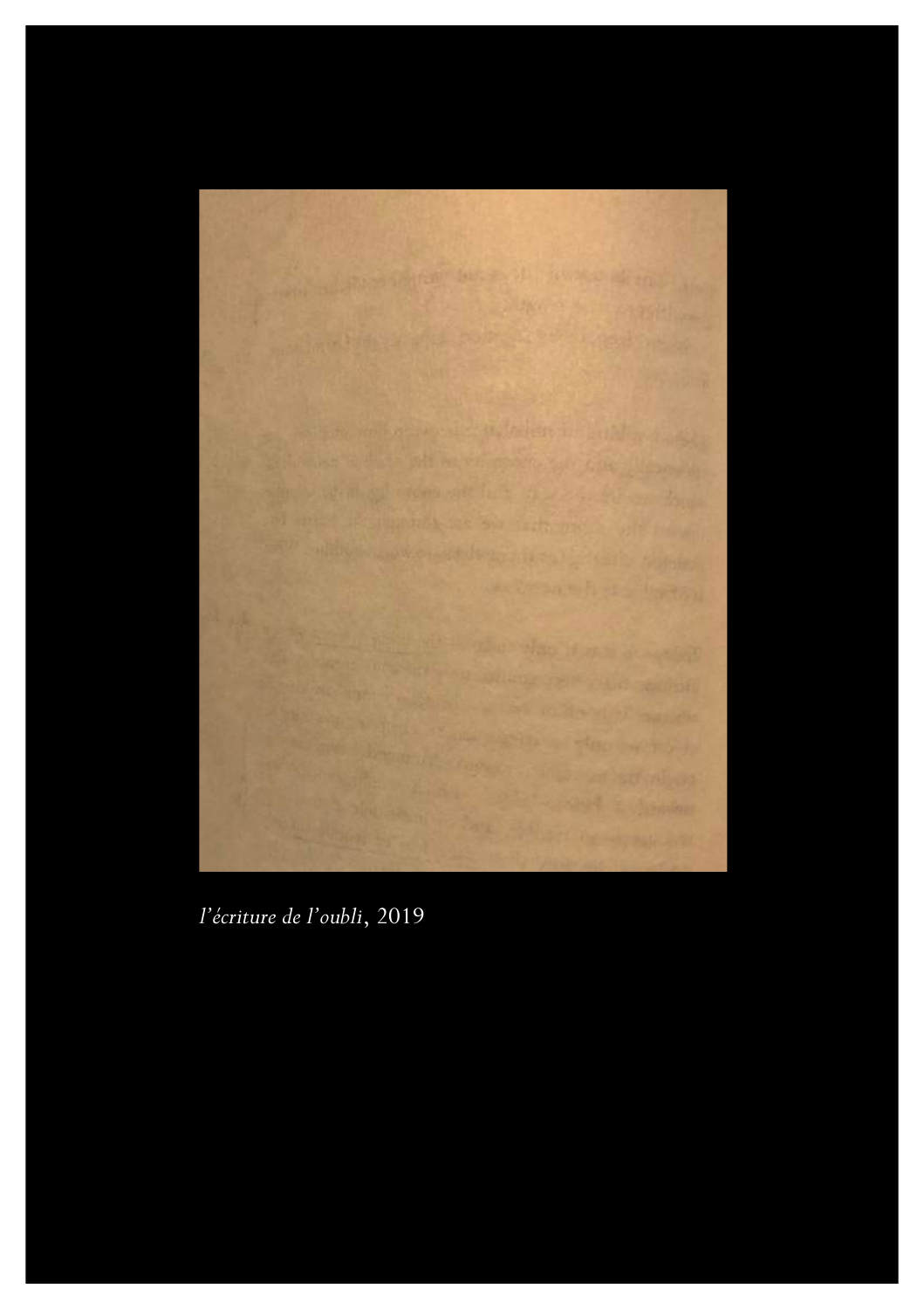

*girl, interrupted*, 2018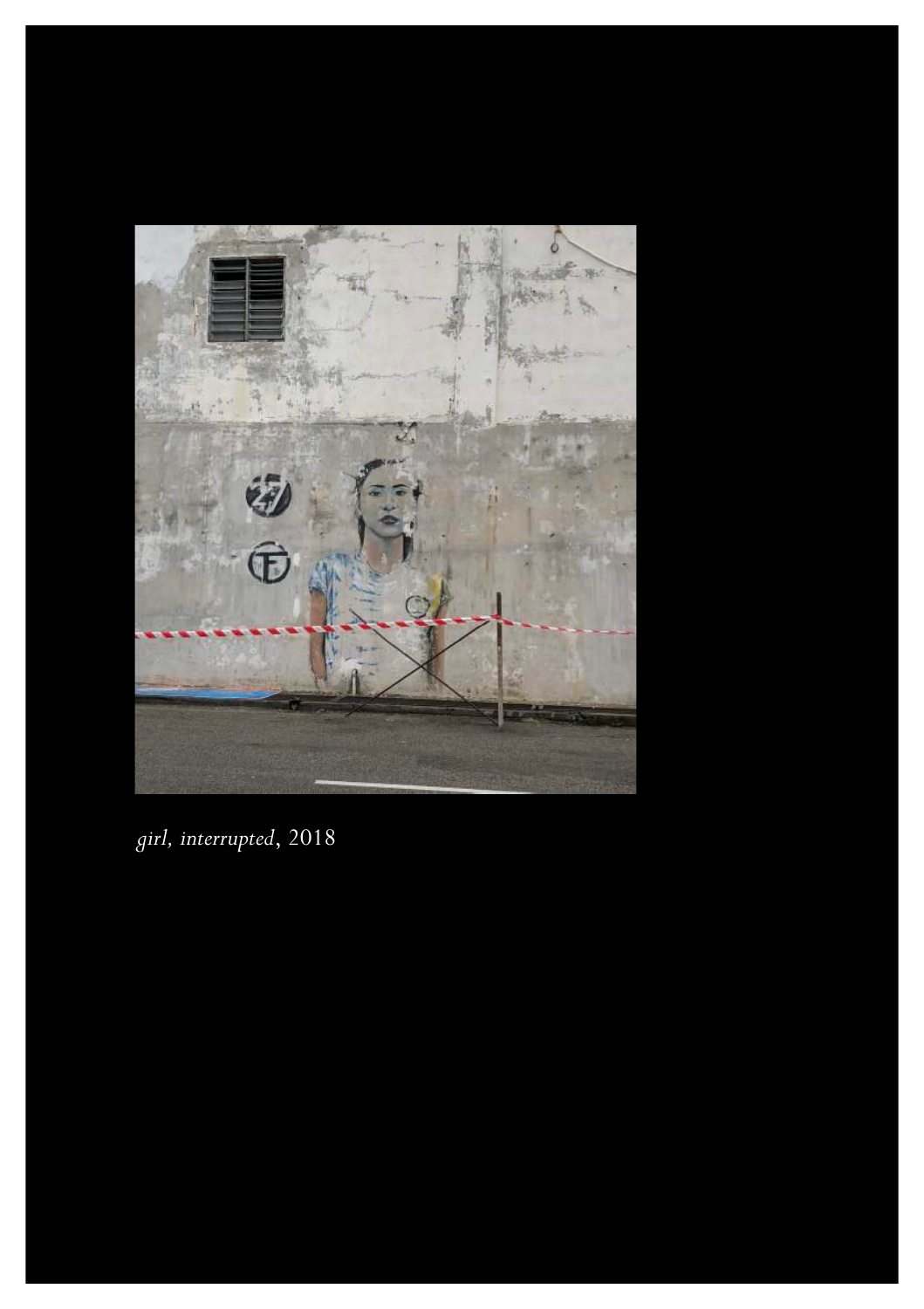Refore have on most counters With Banty  $e \in H$ absence , En 1 port  $.$   $g$  aby the bost, the that is left to a perform Evenes no out personer **Nuttakeen** re plant of determined itenance *the Witting of the forgotten*, 2018 eble 1 the dy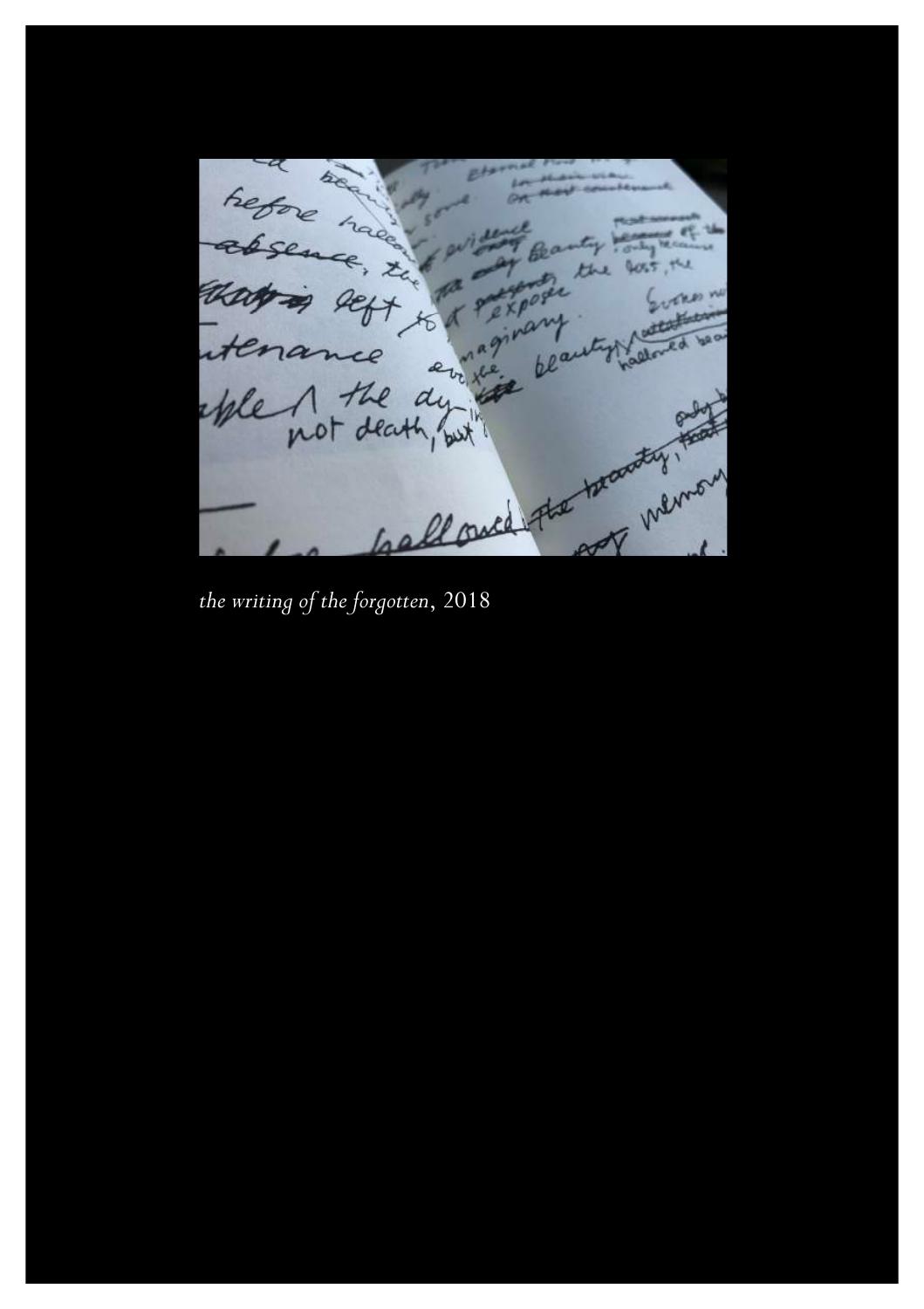

*found, lost*, 2017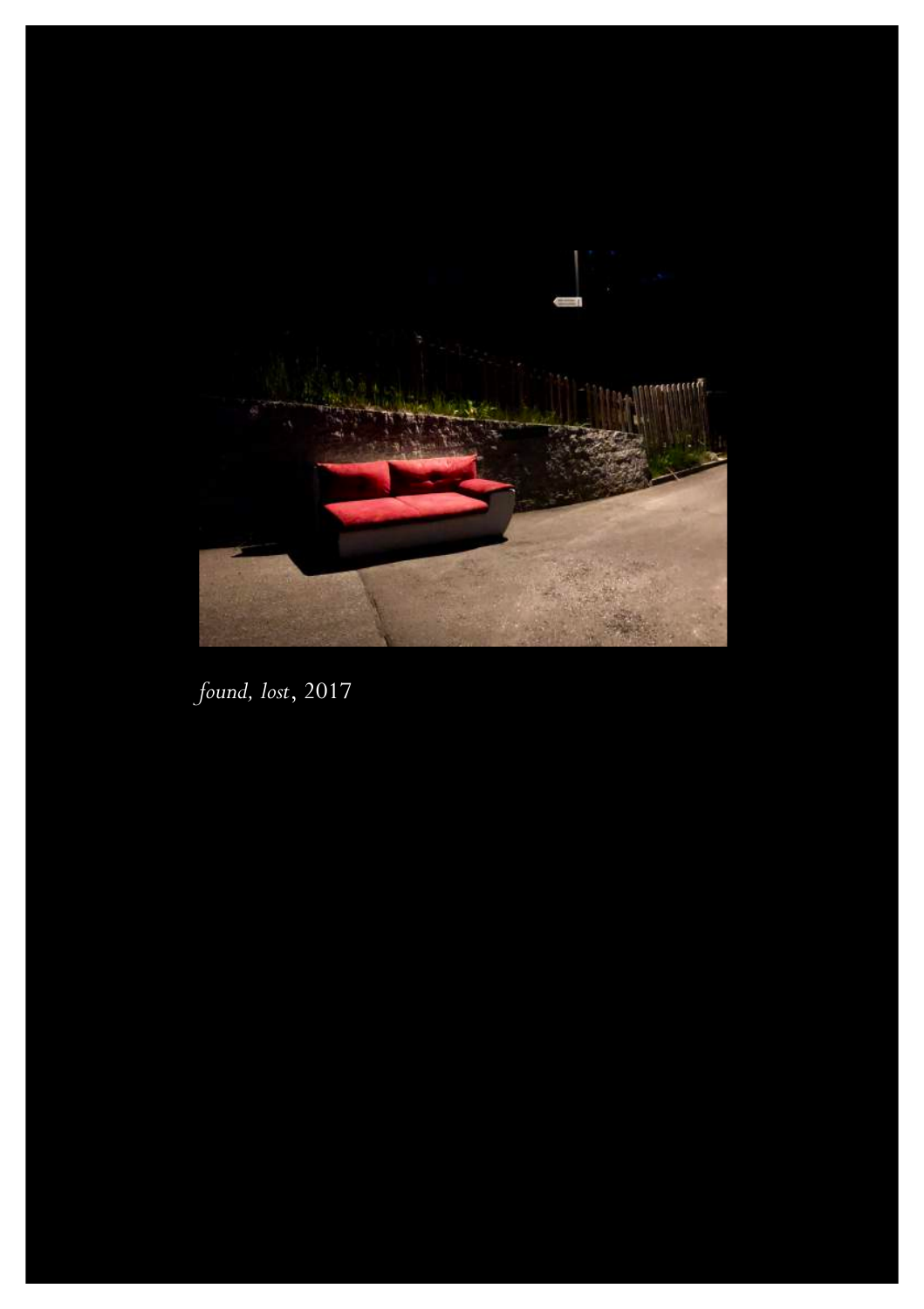

*les balayeuses sont les derniers peintres du monde*, 2016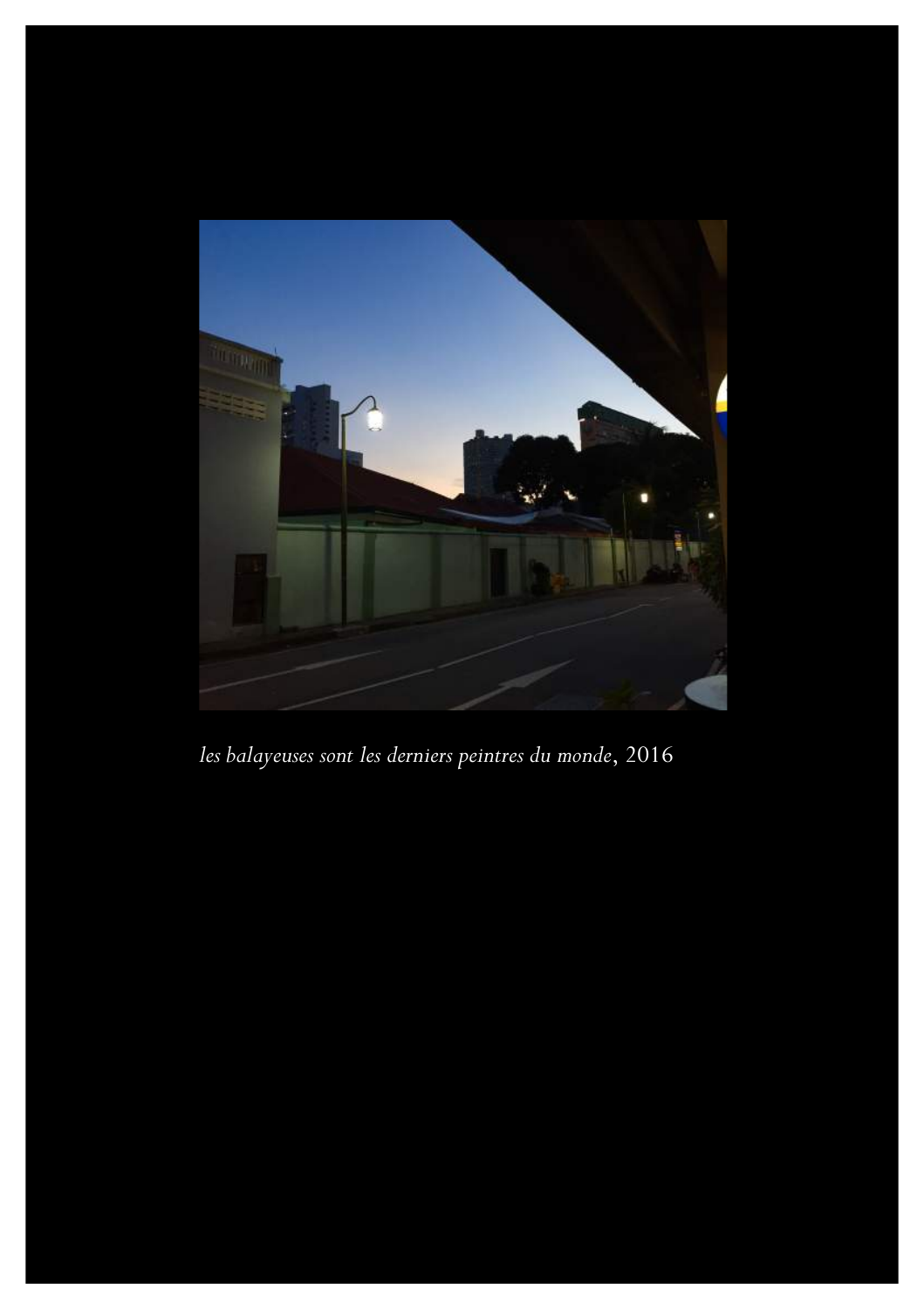# **descending into utopia**

in the heart of the city in a garden sits an agency brimming with the best and the brightest all brooding over their screens — intensely

it took what must have been a million hours — and perhaps a million people crossing the country — maps in one hand; cameras in the other carefully framing and freezing space in time

captured: every branch, every leaf, every flower; every street light, curb light, traffic light; every building, every pillar, post and sewage cover

gradually, steadily, surely, the city was compressed ground down into millions of bytes spread many servers over

then regenerated betwixt and between millions of crystals and diodes

the city had gone *digital*

the touch of one digit traces trees to be shaped the pressure of another marks lights to be fixed and the tap of a third sends an invisible army out to do their work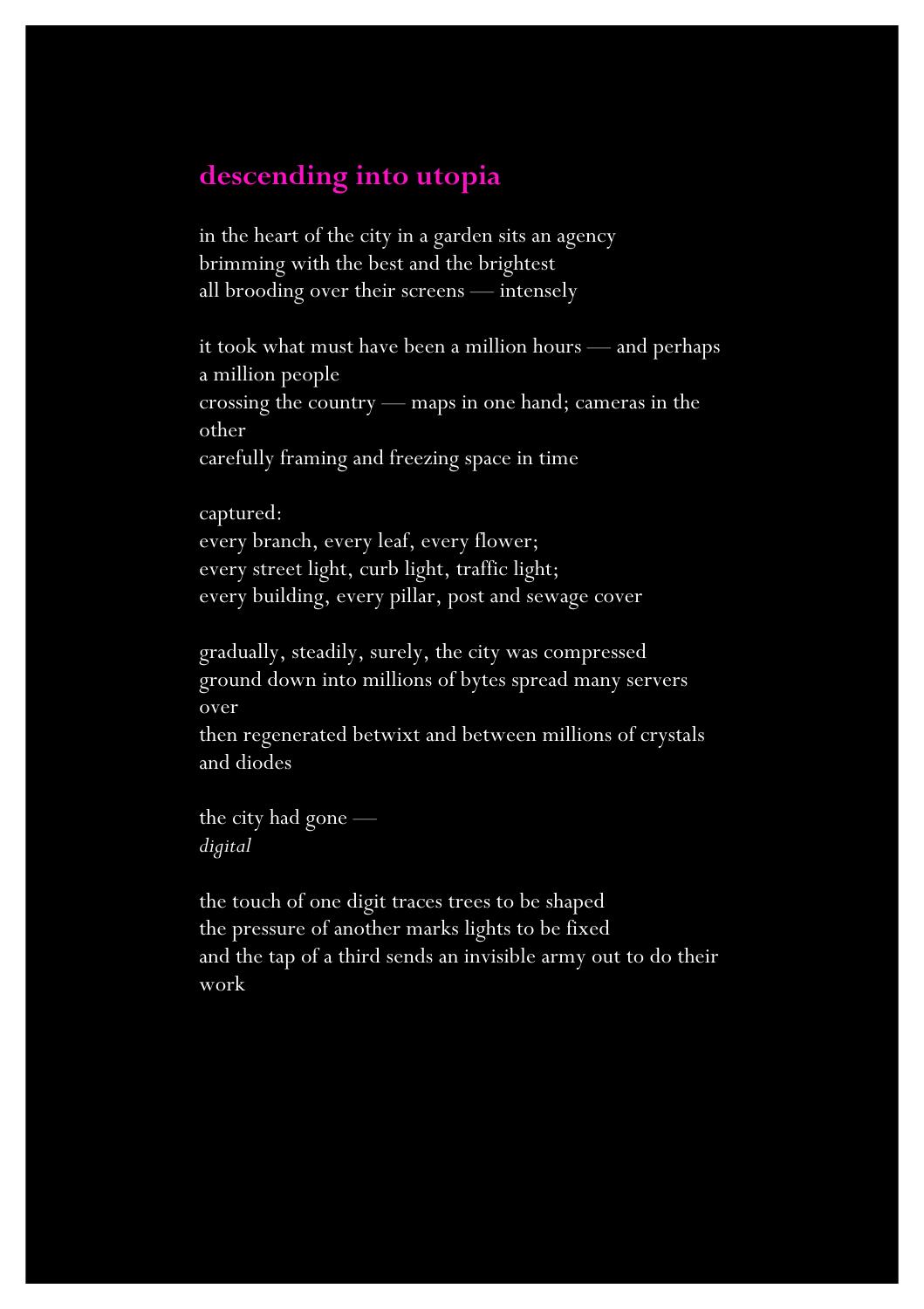if any of these necromancers had heard of the Cartographers Guilds they might've thought to peek outside their cocoon and make sure the city were still there

but when art is an unaffordable luxury nobody comprehends absurdity; and absurdity itself disappears

it must be nice to live in a place where every interfering fern is snipped before it can take root

though what must it be like to live in a place where shadows have to be rendered yet offer no refuge

Pavan Mano October 2019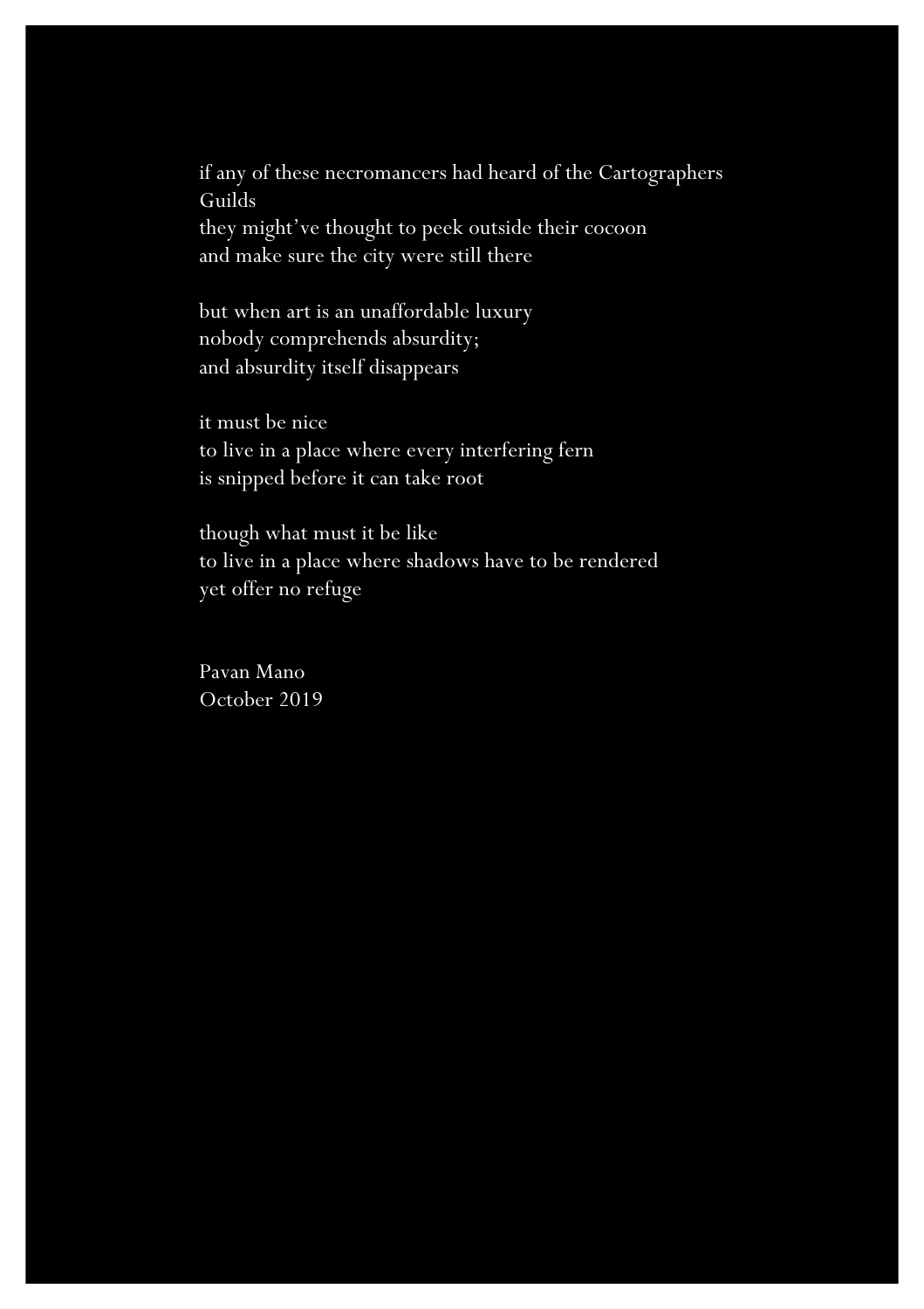## **The Collapse of the Amphitheater** Setsuko Adachi

The soles of the woman's shoes had not laid their steps on the soil. Her commute was from a concrete box (home) to another concrete box (office). They were connected by concrete or asphalt surfaces and by escalators, elevators, and electric trains. The city was highly composed of artificial material, which was supported by another artificiality: the artificial system of life. If you have money, you live. If you do not, you die. She and her husband had enough income to sustain good health and mental states until their life spans ran out.

She was a bit down from her relations with her colleagues. From the train, she placed her order online on the smartphone. Then she quickly texted her husband that she was going to have Thai noodles delivered for her dinner from one of the shops in The Amphitheater. As the train pulled into her station, she pressed the "Deliver in 10-20 minutes" button. It worked beautifully. The food delivery was made within a few minutes after she got back home, and upon the delivery confirmation, a cashless payment was processed.

A text from her husband came in as she set her dinner on the table: "Go ahead and eat. Going to stop by The Amphi to stretch and refresh." The Amphitheater was a great facility. It was designed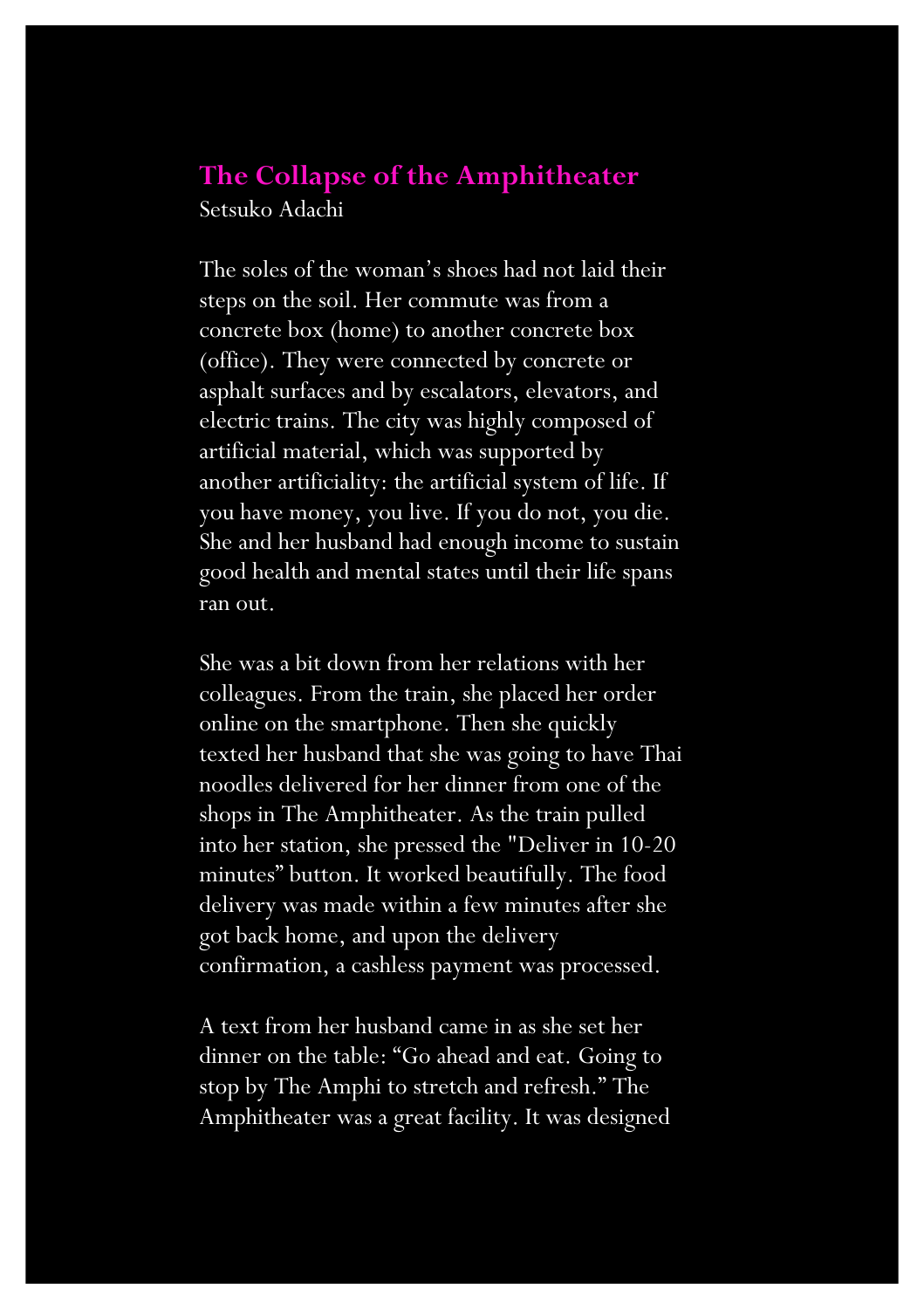to uplift people's psyches. They offered unbelievably diverse psyche up-lifters at affordable prices.

She seated herself and admired the night view: The Amphitheater complex was well designed and attractively illuminated. She spotted *Stone Cell*. The shop sold sound experiences in stone caves. It also carried a chemical called *genius spirytus* or *frisson* inducer. According to the store manager, *frisson* was supposed to be one of the best sensations one could ever experience in a lifetime. When she tried *genius spirytus*, *<sup>2</sup>* the chemical did nothing to her. To the disappointed woman, the store manager said her constitution was not meant for it.

She began digging into her spicy noodles, and the food did for her what she needed. It uplifted her feelings. Her stress alleviated. She felt good and relaxed.

She looked over at The Amphitheater and uttered, "Thank you."

\*\*\*

<sup>2</sup> For further details on *genius spirytus*, see the entry in *Bescyclopedia.* The reprint can be found in *One Imperative* — *Fever* (Issue 24, 2019).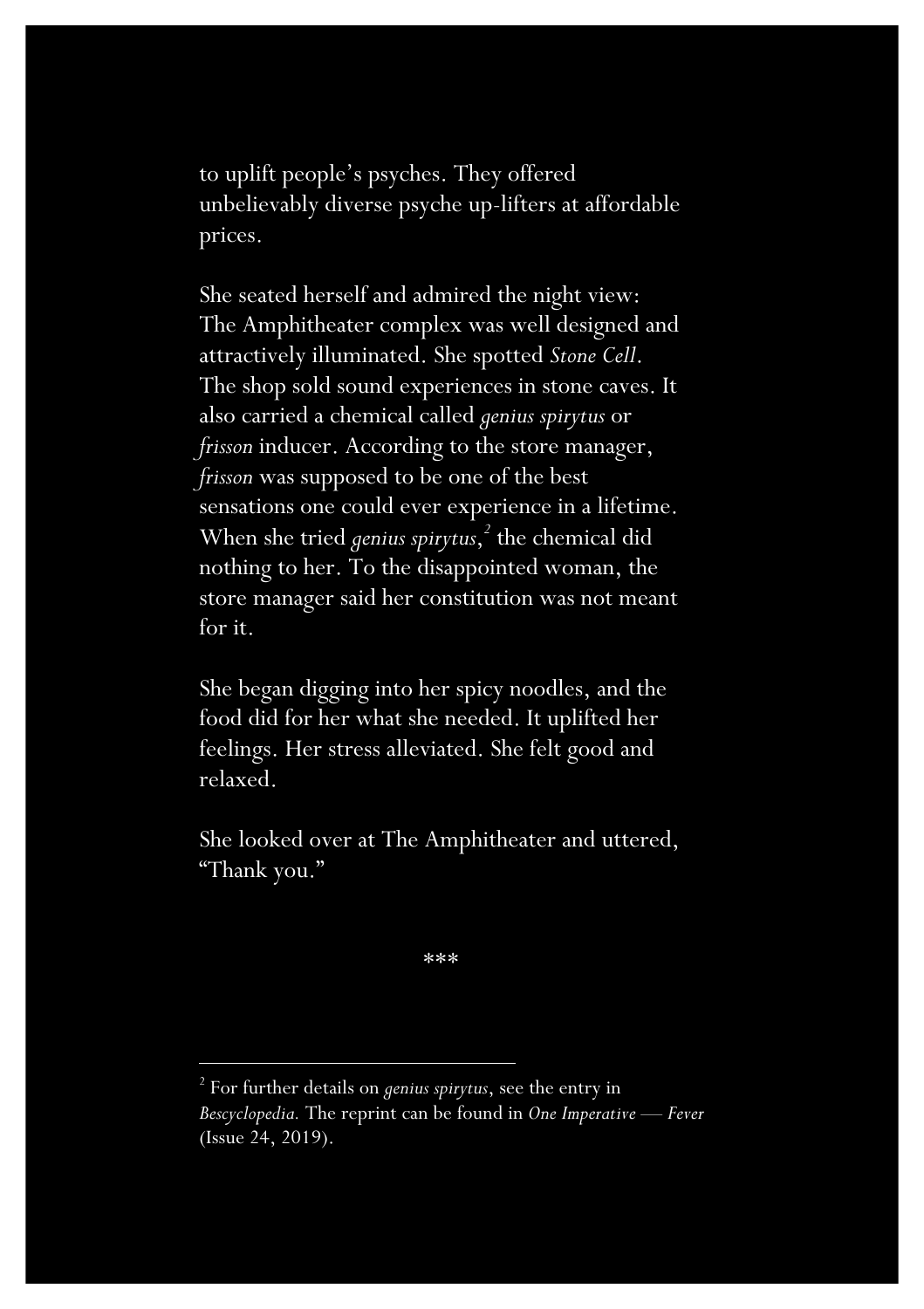The tiny concrete box used to be the home to her family of four: she and her husband, their son, and her husband's father. Their boy was the only child, not just of their nuclear family, but also of her extended family as well. The phenomenon was standard in the city. Clearly, artificial intervention to discontinue *homo sapiens* was at work.

Their son was dearly loved by all.

When they lost the boy, he was five. The soil of the amphitheater swallowed the boy and his grandfather.

\*\*\*

When the boy was born, the three of them, grandfather, father, and mother, had arranged it such that the grandfather would take care of the boy while his parents worked full-time so they could save money. No babysitter, no nursery.

So, in the daytime, if it was not raining, the grandfather and the boy spent time in the ruins of the ancient amphitheater. The ruins were only a hundred meters away from where they lived. No gate, no admission. The boy loved the amphitheater. So did the grandfather. They were not alone. People strolled, dated, and picnicked.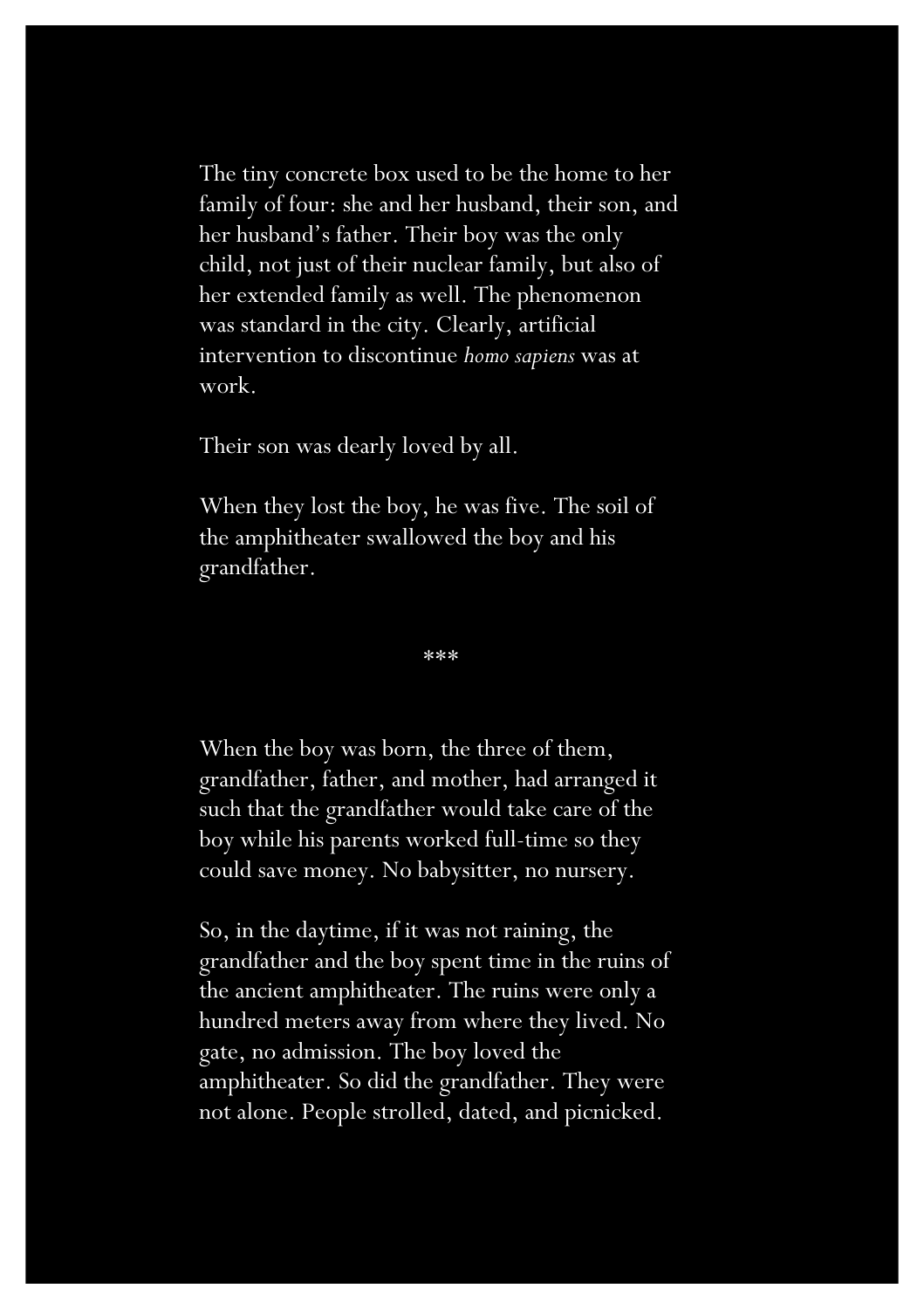The boy's parents worked long hours to keep the four peoples' lives going and to save money for a stable future. They never had the time to set foot in it.

Back then, at the ruins of ancient amphitheater, nature was steadily but surely retrieving itself. The earth was lifting the stone slates and loosening them. Plants grew, and bugs inhabited the earth. These life forms brought to the ruins their organically sane order.

The boy had a great time. For example, the boy would be crouching down quite focused on one of the stone seats. He remained still, gave out no sign of life. Then abruptly, he would snap out of it, and his whole body would exert itself in excitement. He ran down the stone seats to the bottom. He had just watched the male *mantodea*, praying mantis, impregnating the hungry female while she dined on him.

Or, the boy would be climbing up the stairs to do his routine. He would carefully remove the broken piece of stone and check on how the mother *dermaptera*, the mother earwig, was doing. Yes, as expected, she raised her scissors at him. The other earwigs were quick to flee, but she would not. She had her eggs to defend. Every time he checked, it was the same. He would do that day after day, over a month. That was how long the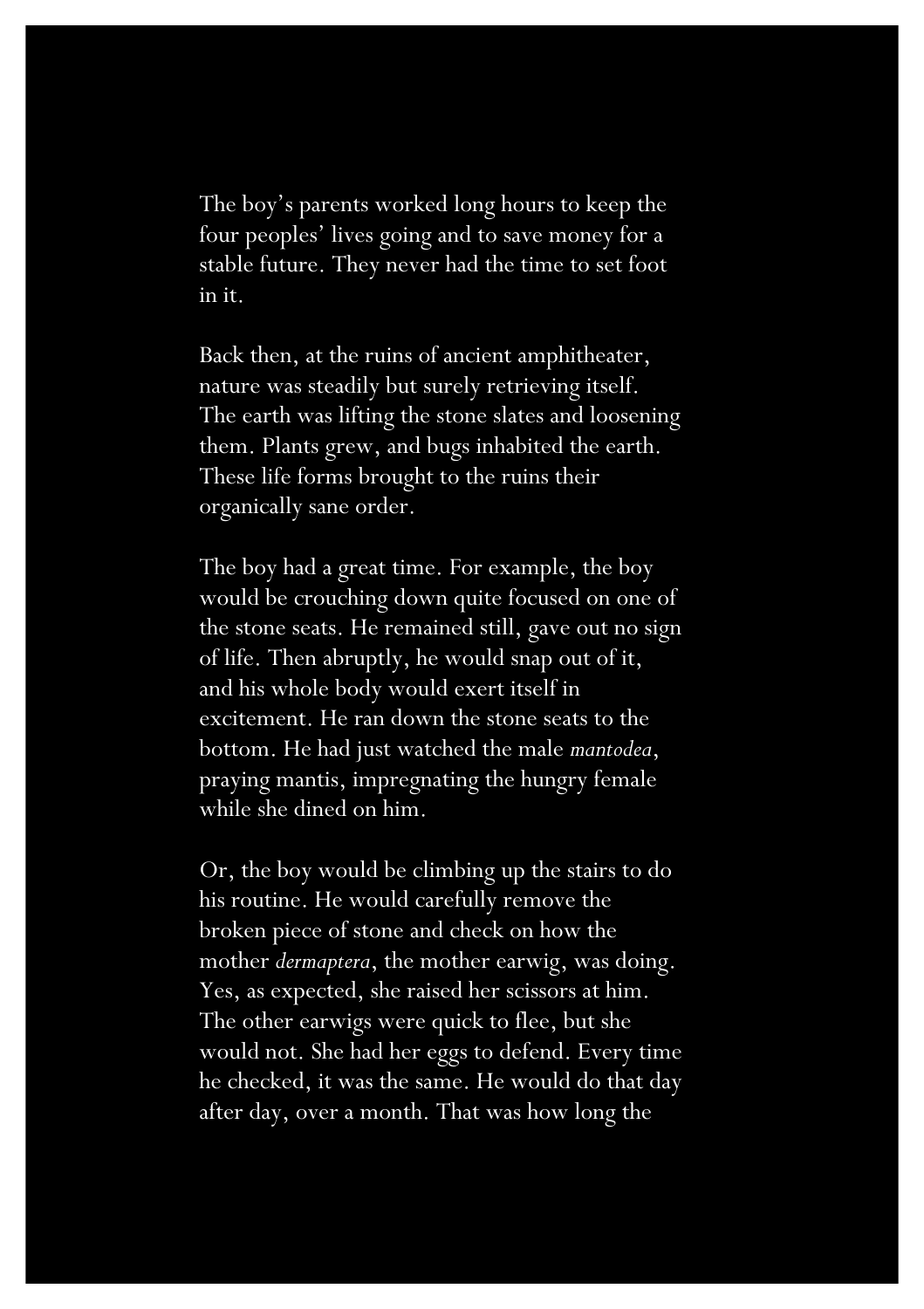mother earwig waited by the eggs without food, without rest. And one day, the boy saw the eggs had hatched, and the mother did not raise her scissors at him. Instead, in front of the boy's very eyes, she rolled over, showing her soft belly. The babies went crazy; they went at it. She had invited them to eat her life away. Life was absurd and violent. Life took life to pass on the species. He placed the stone back cautiously.

The boy was high on nature.

Often, the boy could be heard singing. He was enjoying how his voice traveled in the amphitheater. It was quite theatrical. He would be gesturing and acting to his own singing. It was evident the music kept flowing out easily from him.

The boy was high on his art.

The grandfather cherished the boy like that. The boy was exuberant with joy. The grandfather wished for nothing more. The boy being so genuinely happy, was the best part of his life as a grandfather. And the grandfather did everything he could to nourish that. He told the boy stories of gods, goddesses, fairies, myths, and folktales he heard a long time ago to feed the boy's imagination. The grandfather would also come up with stories. The one that the boy loved the most was inspired by the broken stone cell. They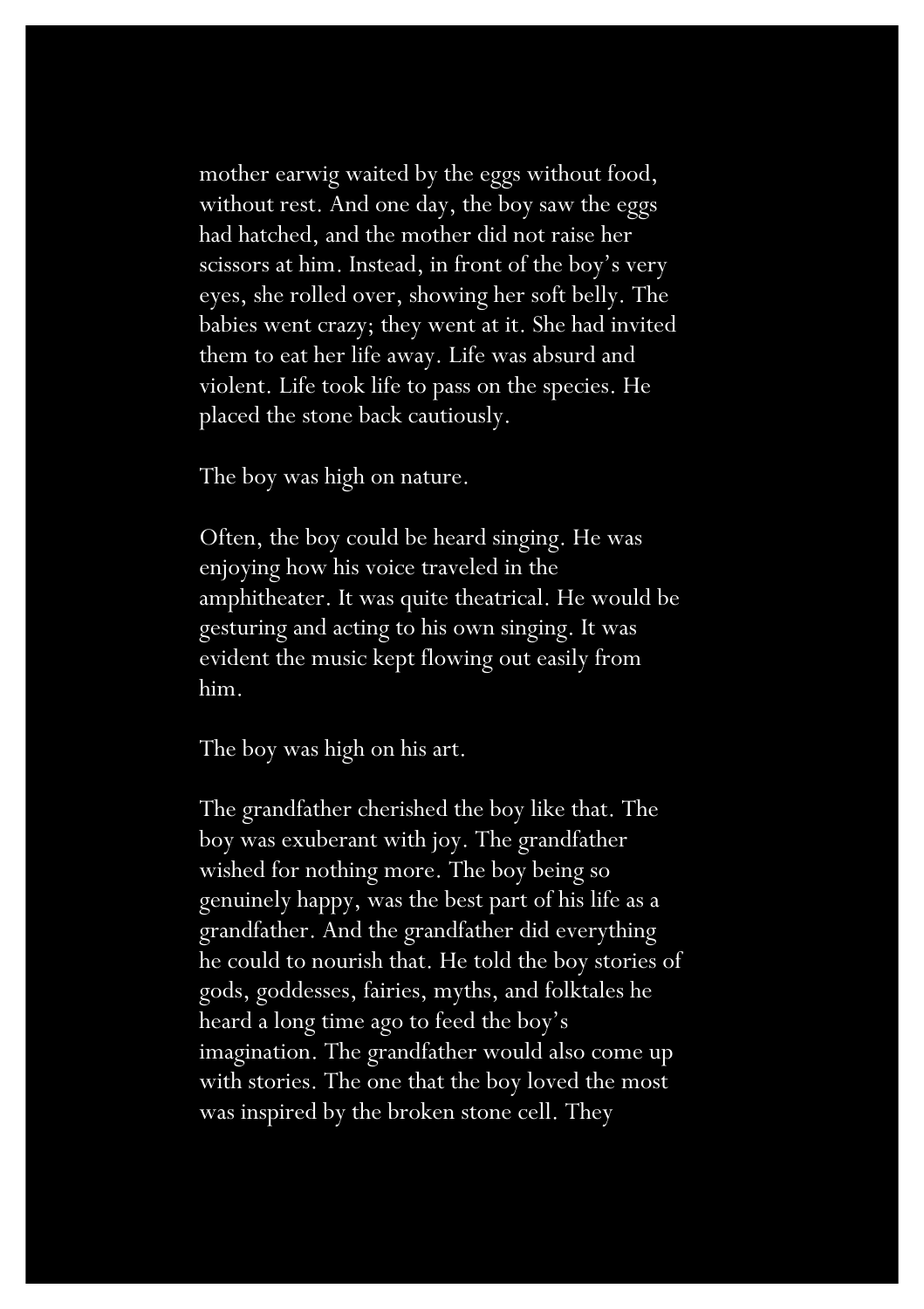thought it looked as if a giant had stepped on it, and the grandfather told the boy that a girl was fast asleep in the flowerbed deep below that stone cell. She used to live in the stone cell, and she was there when the giant stepped on it. She somehow managed to escape the giant's pounding foot, and she could hear a faint voice, far away, from a young boy, like the boy himself, crying and protesting, "You killed my Zally!" Anyhow, the giant's pounding made a hole in the floor, which opened up a passage to the underground. So she went down deep into the underground and found a flowerbed. She laid down in it and fell asleep to the sound of water that was running somewhere, even farther below. The grandfather told the boy, that she should be still sleeping there.

The boy had an amazingly expressive soprano voice, and he could sing and act. The grandfather would sing, too, responding to the stories that poured out from the boy. They could go on like that endlessly. They loved it. The grandfather was an okay singer and actor; the boy was a natural.

After they finished singing, the children that happened to be there would bring them the flowers, branches, or stones, that each child found had special beauty as a token of their appreciation. Adults would offer them fruits, sweets, and beverages.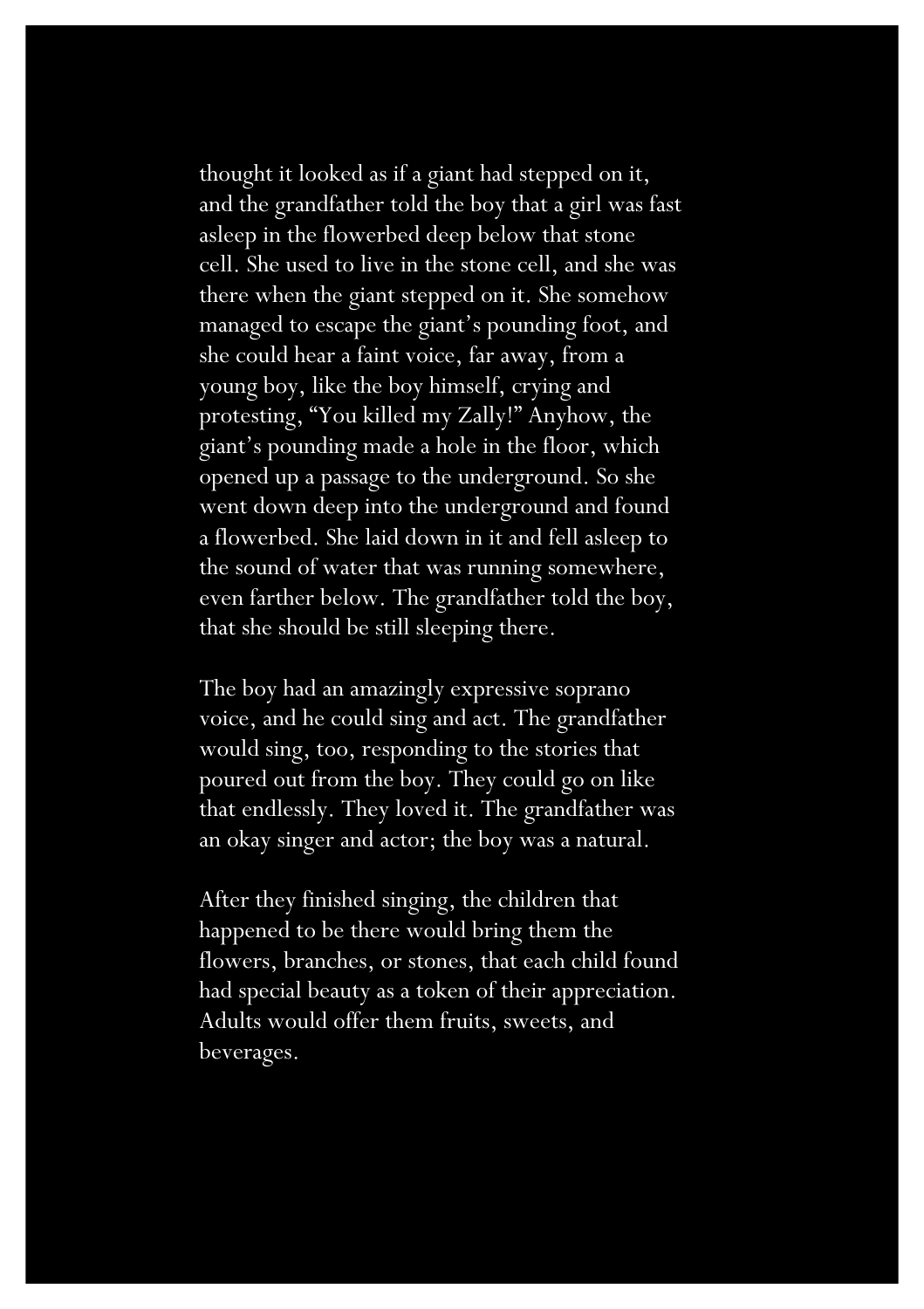It was obvious that the boy was talented and that he was passionate about singing. He was born to be a singer.

\*\*\*

One day, the news reached the family. The city was going to invest and produce a profitable commercial complex on the site of the amphitheater. It was called "The Amphitheater Project." The city was having a group of analysts working on big data.

\*\*\*

"I've got great news," the mother said to her son, the five-year-old boy, when he came in from the amphitheater. "Thanks to your grandfather, who really used very little money on you," she explained, "your father and I were able to save enough money to send you to a good preschool for a year. The school bus will come and pick you up every morning and drop you off in the afternoon." The boy was sad.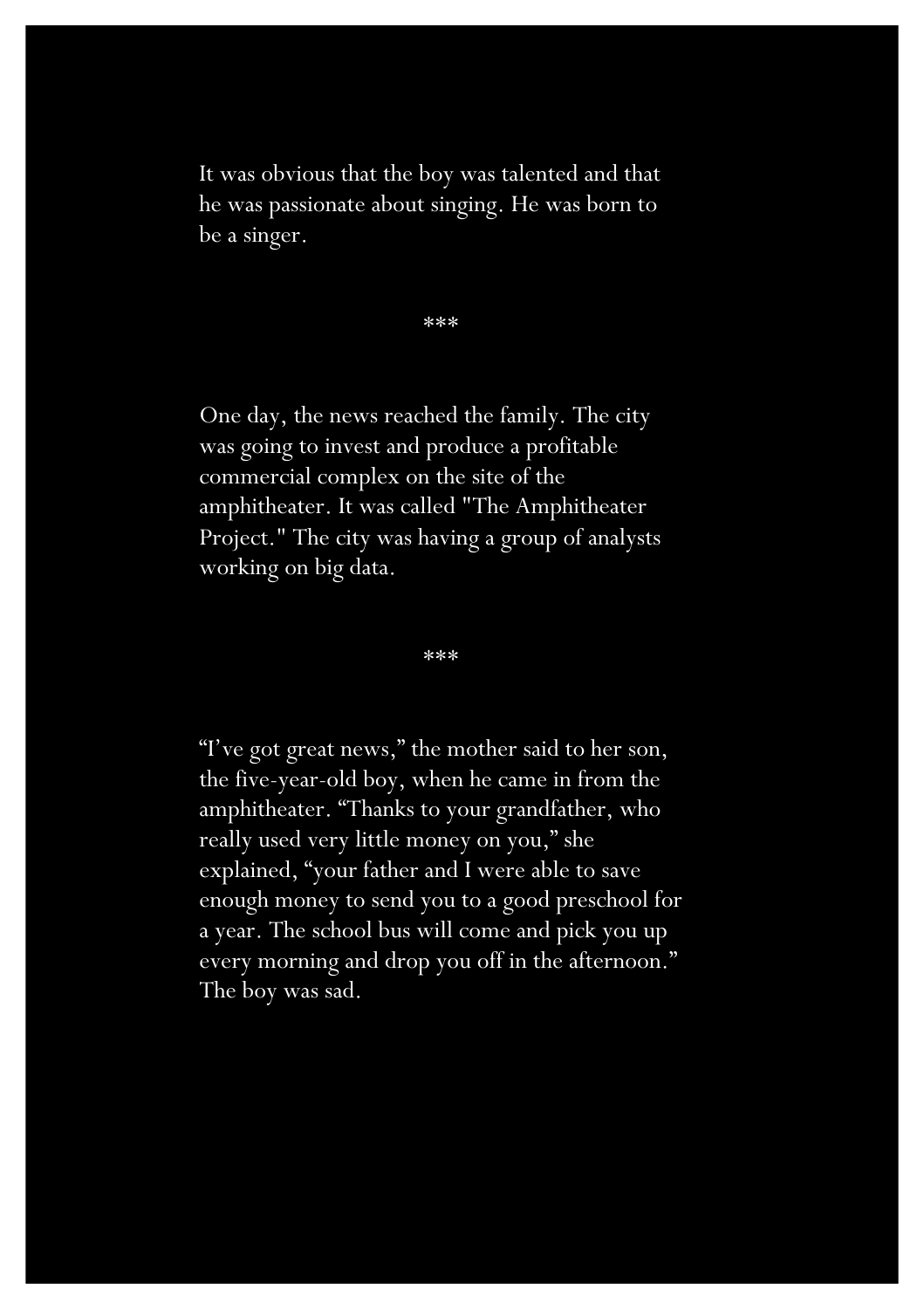The boy's life quickly became overscheduled with preschool related events. He was on the bus going back and forth between one concrete box (home) and another concrete box (pre-school). The boy's parents were very committed, and the grandfather stepped down.

The grandfather had informed them, "the boy has already found his passion. Let him pursue that. He loves it, and he is talented." The boy's parents said, they did not have that kind of money. "Amphitheater singing does not make money." "But," the grandfather insisted, "it is priceless." "Exactly. It is priceless; it is worthless."

The parents wanted the boy to have a good life and tried to equip him for that. They dismissed what the grandfather had to say. Nobody wanted a big sound in a small concrete box. They used headphones, so as not to be intrusive to others.

Thus, the joy the boy found in singing was terminated. The talent would not be attended to, would not be appreciated. The grandfather tried to console himself with the idea that the boy was too young to know that he lost happiness. But the frustration in the grandfather accumulated. The thought that it was a sin to crush the boy's talent kept growing in him.

One evening after dinner, the stressed grandfather felt the urge to go to the amphitheater. "Can I take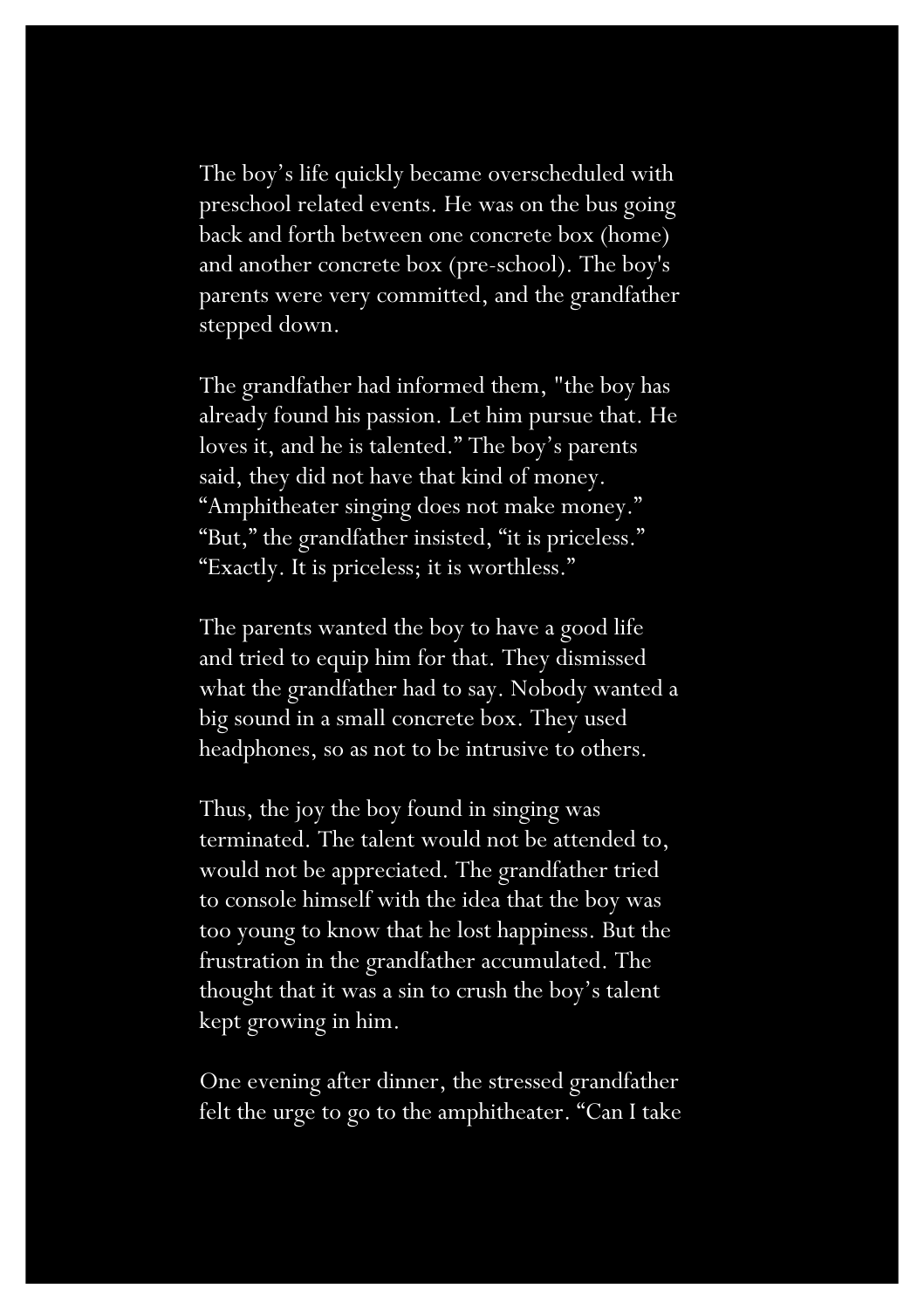the boy with me?" "No, he has school tomorrow. He needs to rest." So the grandfather went to the amphitheater alone. Going there without the boy was not what he was accustomed to, and it felt strange. It signaled to him that he and the boy were moving into different stages of their lives. At the amphitheater, he noticed that the city was getting ready to level the land. More signals to him that his, and the boy's, life was shifting. He was excluded from the boy's life, and the boy was to be excluded from his happiness. The grandfather was sadder and more stressed than when he left home.

When he walked into the amphitheater, he started humming as he was strolling about. He could feel the depression that had nested in him alleviate, if not, dissipate. Soon he was singing. He went down the rows of stone seats, and at the bottom of the theater, he was singing away wholeheartedly. When the boy started singing, the grandfather's body jerked in surprise. The grandfather had not noticed, but the boy had been standing beside him, waiting for the right timing, for quite a while. He had snuck out of his home. The grandfather looked at the boy with a big smile. The boy smiled back. Then, the boy broke into a solo, and a small number of people that happened to be there that night, all exploded in applause. His voice carried the small audience, a couple, and a few solitary evening breeze enjoyers, some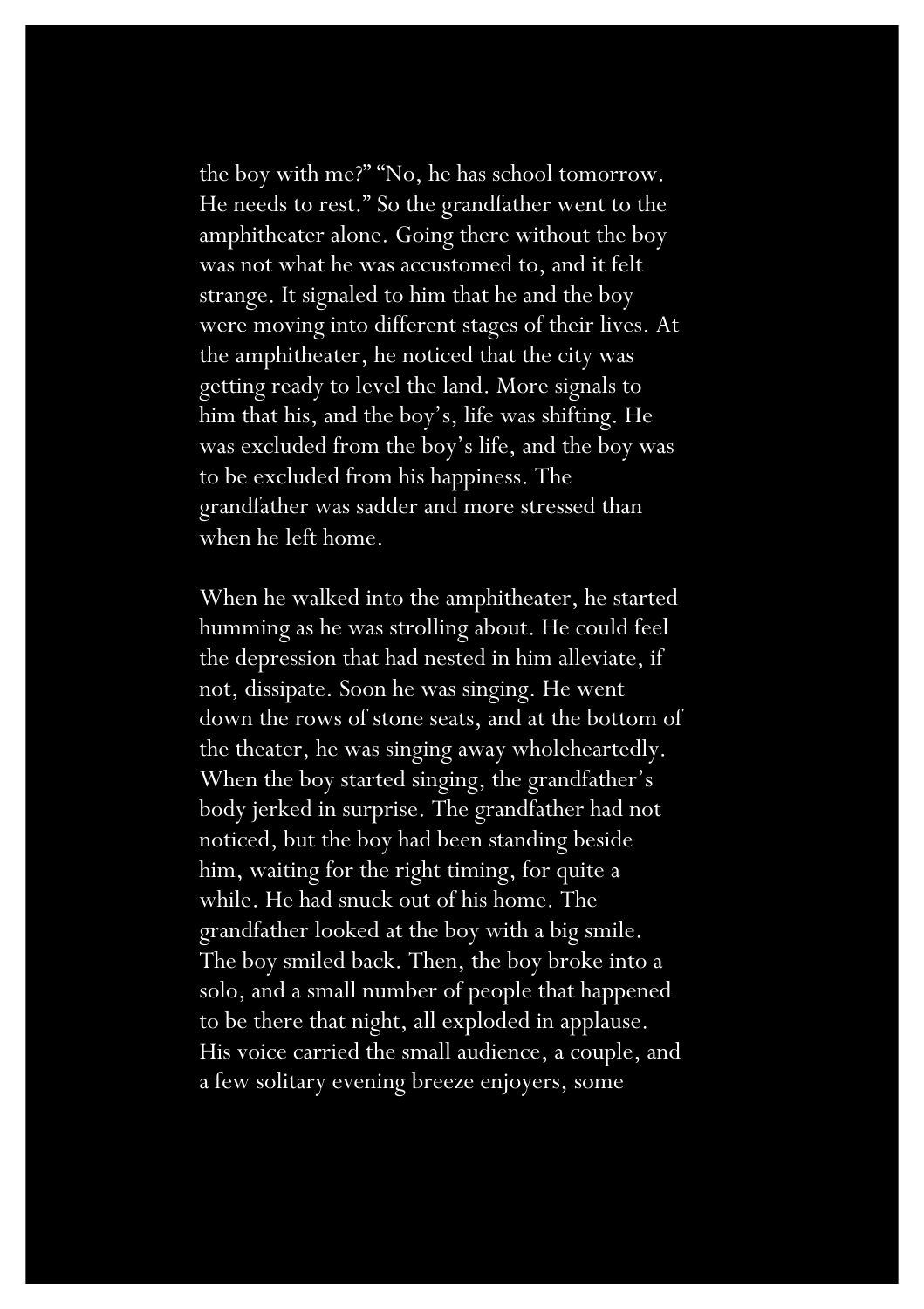people who probably inhabited the ruins, into a higher dimension:

> *We came from outer space To save the human race From lies and from corruption From death and from destruction*<sup>3</sup>

The audience heard the grandfather join the boy; he was whispering, the "keys of life" again and again. It was ethereal.

\*\*\*

It had been a long time since *homo sapiens* last filled the amphitheater with such air. Their passionpropelled performance was emitting so much heat that the amphitheater was experiencing a massive outbreak of *genius spirytus*. When *genius spirytus* are heated, they become active. The more heat *genius spirytus* have, the more spurred they are. If there is a human that has a thirst for the soil and a passion for art, *genius spirytus* connects with them; and *genius spirytus* flowed into the boy's and the grandfather's bodies. The fevered *genius spirytus* strive for the empyreal. The *genius spirytus* in the

<sup>3</sup> The first stanza of Klaus Nomi, "Keys Of Life," *In Concert*, RCA, Germany, 1986. Recorded live at Hurrah's nightclub in New York City in 1979.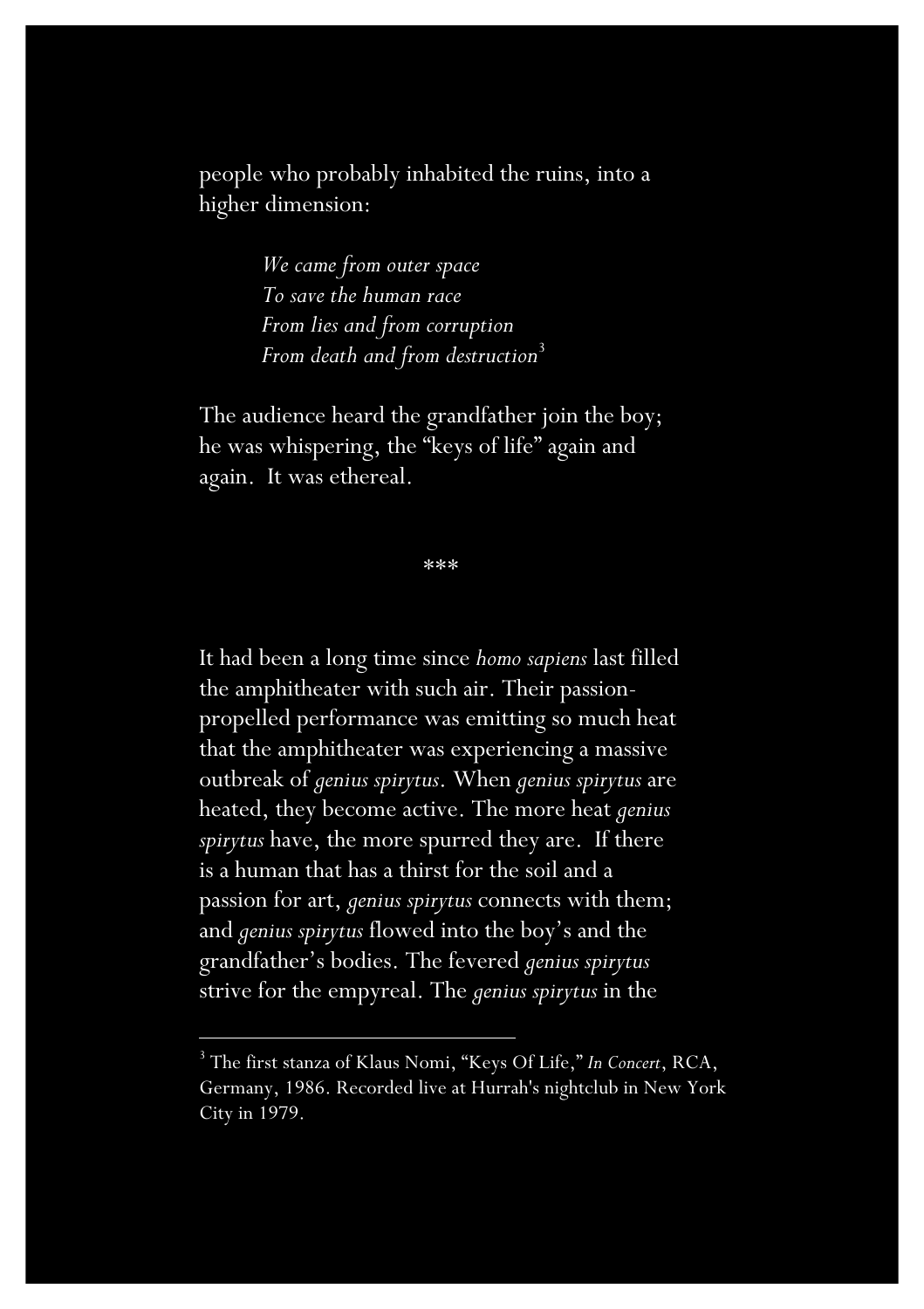boy and the grandfather were scorching hot, aspiring to the sublime; they were shining like northern lights within the boy and the grandfather. The boy and the grandfather's singing kept activating more and more *genius spirytus* in the amphitheater. The tingling vibration was spreading all over the audience's bodies. They were covered with goosebumps.<sup>4</sup> Yes, they were experiencing *frisson*, aesthetic chills. It was a wonderful sensation.

<sup>4</sup> For *frisson* see: Mitchel Colver "Why Do Only Some People Get' Skin Orgasms' From Listening to Music?." *Conversation* May 25, 2016. https://theconversation.com/why-do-only-some-peopleget-skin-orgasms-from-listening-to-music-59719 Mitchel Colver and Amani El-Alayli, "Getting aesthetic chills from music: The connection between openness to experience and frisson," *Psychology of Music*, 2016, Vol. 44 (3) 413-427. https:doi.org/10.1177/0305735615572358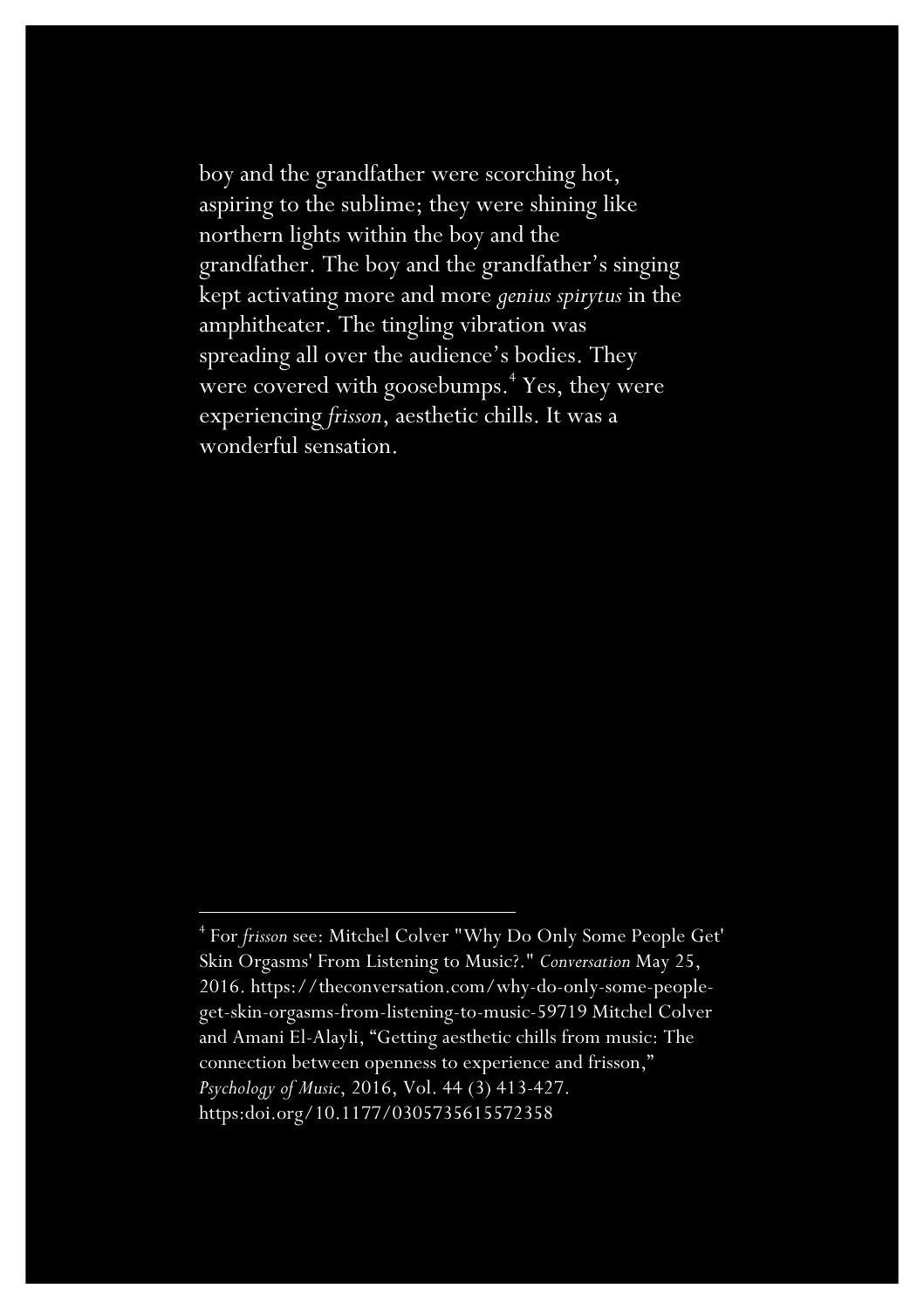The girl woke up from her deep slumber below in the flowerbed feeling a massive *frisson*. Beaming in delight, she started her journey upward, singing:

> *From ancient worlds I come To see what man has done What's fact and what is fiction To judge the contradiction*<sup>5</sup>

The audience was amazed; how could the boy use so many voices. They thought it was him singing. The boy and the grandfather stood mesmerized to the girl's voice rising from below. Then, the amphitheater started vibrating, and the bottom of it, where the two stood, collapsed.

\*\*\*

<sup>&</sup>lt;sup>5</sup> A different version, and the circulated one, of the first stanza. Nomi sang this version for his first album. On this album, Klaus Moni, not Nomi, is credited for lyrics. Klaus Nomi, "Keys Of Life," *Klaus Nomi*, RCA, Germany, 1985. That there existed two versions were brought to my attention by Andre Horn, the director, in film, *The Nomi Song* (New York: Palm Pictures, 2004).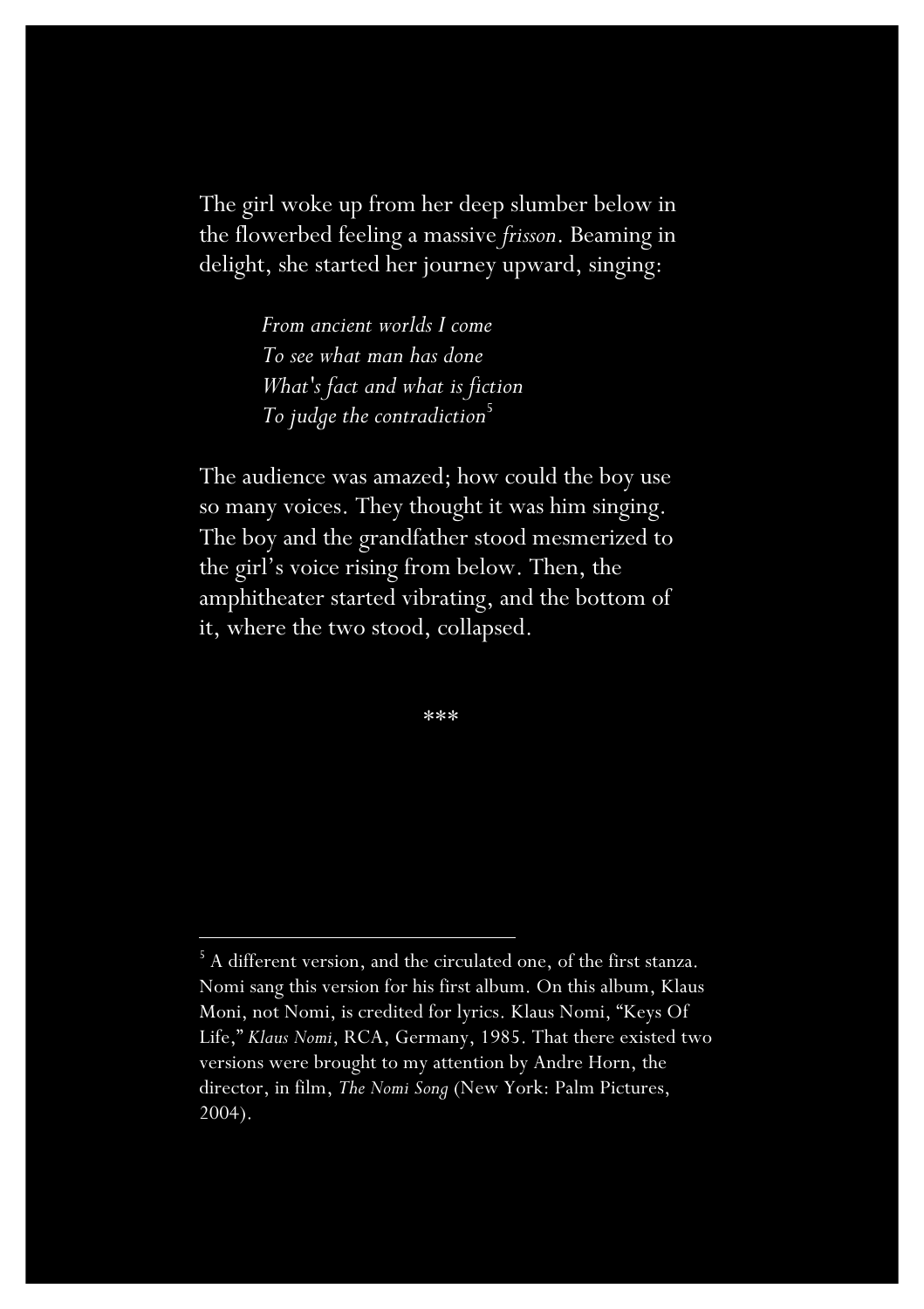It was the couple who were listening to the singing that reported the collapse to the police, that the semi-circular bottom, where a boy and an older man were standing had caved in, that the soil had swallowed them.

\*\*\*

The woman is done eating. The Thai noodles from The Amphitheater were good, and she is in a good mood. A mosquito that made it through the insect repellent must have detected nutritious blood flowing in her. The mother mosquito needed human blood to nurture her eggs.<sup>6</sup> Slap, the woman casually and accurately kills it. It was a reaction she did not think, and so the survival game for the mosquito, suddenly and violently, ended.

 $6$  The information on mantodea, dermaptra, and the mosquito is based on 稲垣栄洋『生き物の死にざま』 (草思社 2019).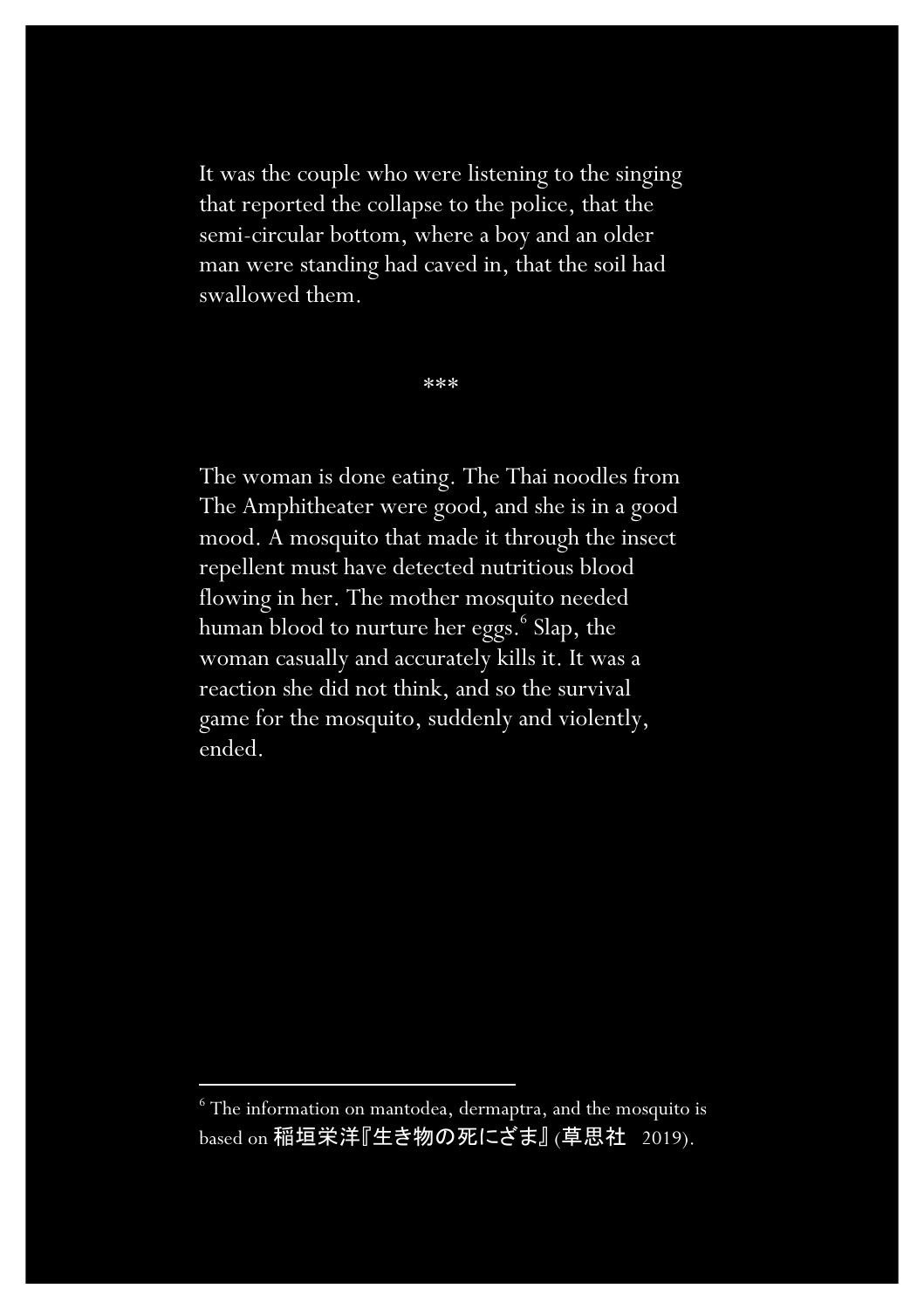"Thank you," the woman uttered, looking at The Amphitheater, which she and her husband used almost every day. The deaths had added another source of revenue for her and her husband: the city was giving them 4%, for life, of the rents they collected from the tenants of The Amphitheater. It was ruled that the city was responsible for the deaths; the city should not have left the amphitheater open to the public. It really secured the married couple's future.

She and her husband had no desire for another child: "A child costs too much." "Let us enjoy our life." Their soles stayed soilless until the day their lifespans ran out.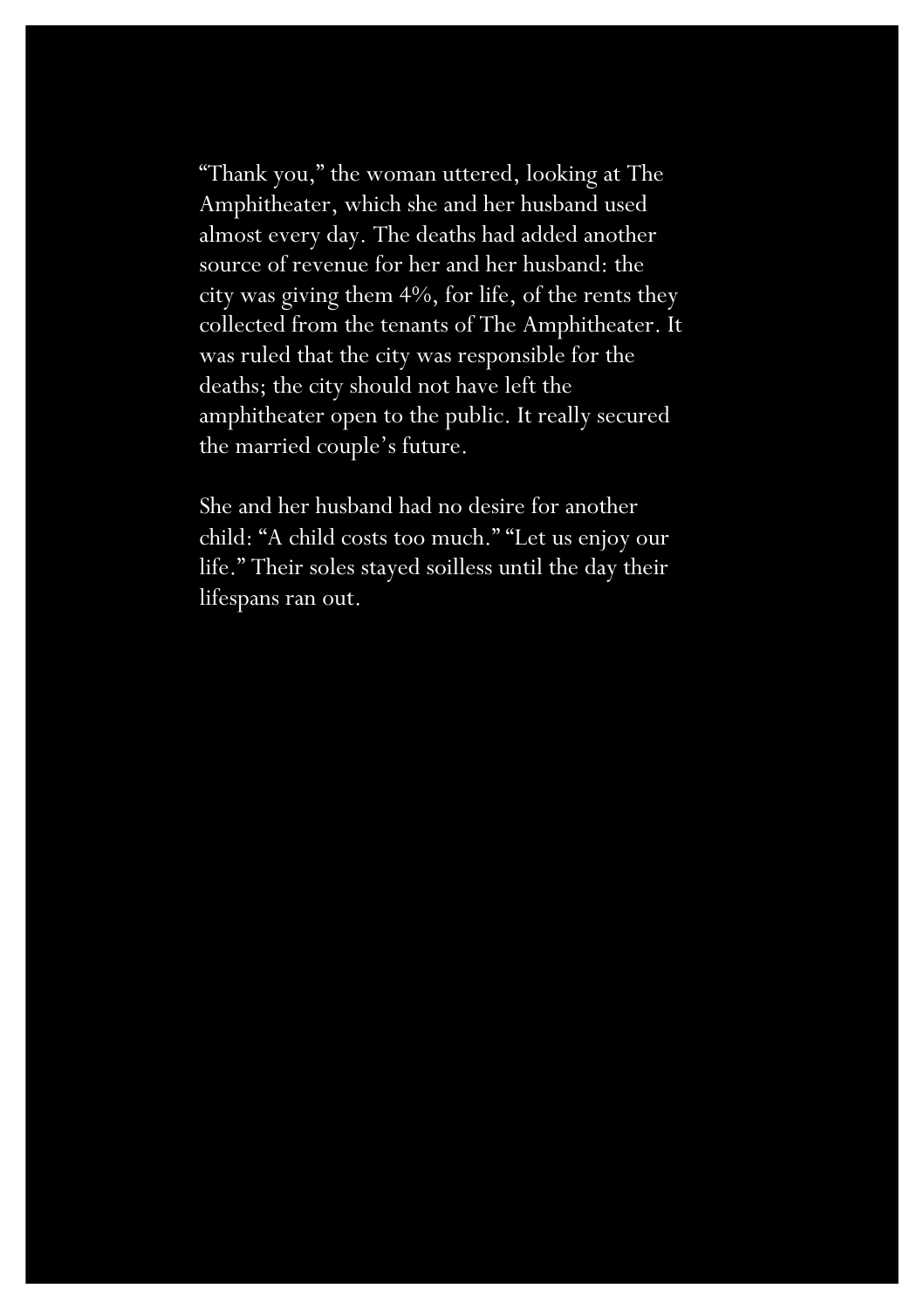#### **Fever**

There is a strangeness to doctors I've met. One is kind, Two gave contradictory diagnosis, And one refused to prescribe Antibiotics.

I had a fever dream: In my room, there is death. I hold onto the only chrysanthemum thriving, While roses and Betelgeuse dried out. There is a bloodstain on my bed -- And I make a mental note to change my sheets.

I had a fever dream: In my room, there is life. Anxious thing lying among cerulean blue Stars. There is viscera and gore under All that skin. "Probability is with us" Echoes in the room, and certitude Is something bled all over black.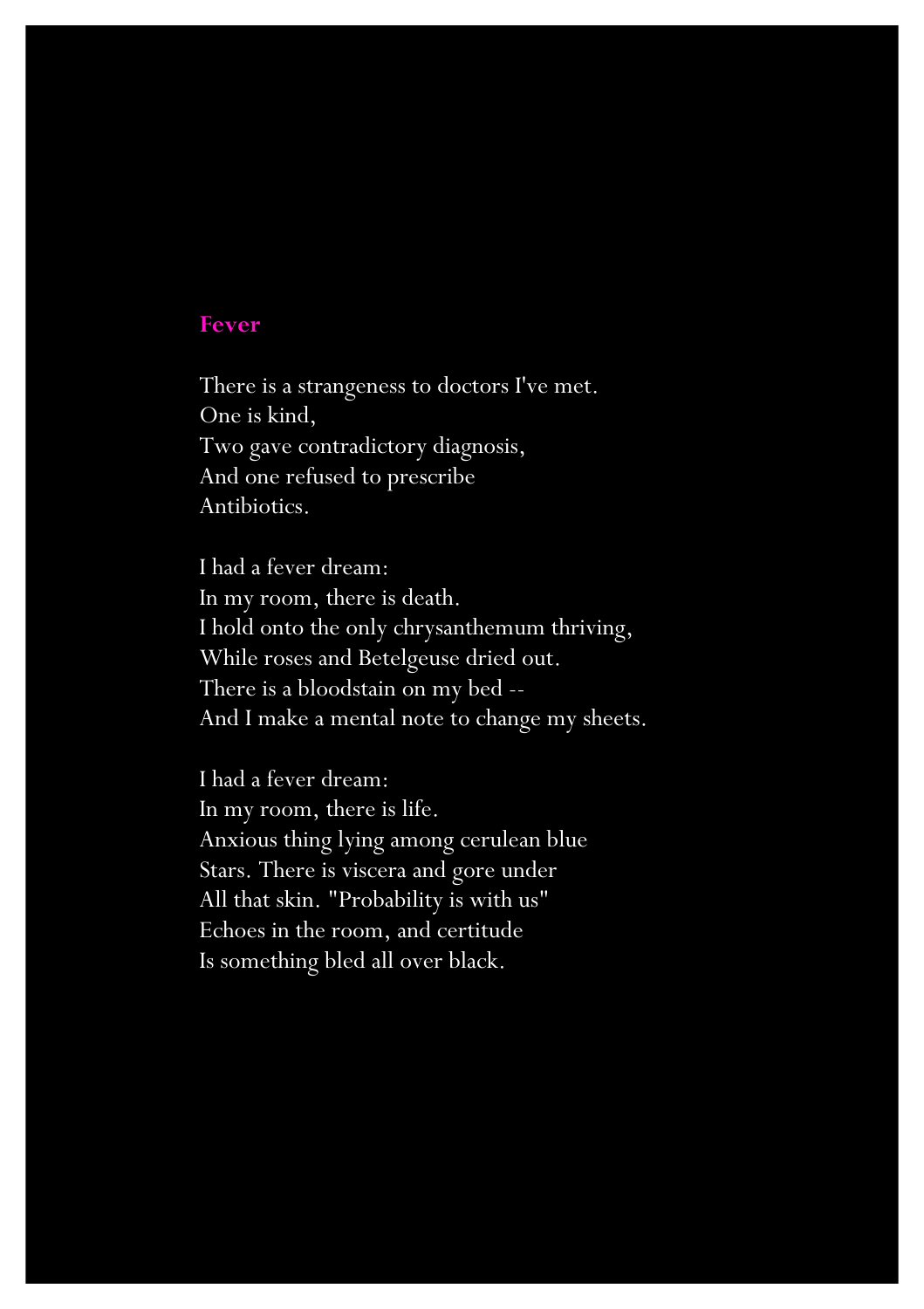I had a fever dream: In my room, there is love. Love drips itself away, red And fresh, down my thighs. Love weights itself down, dark And slouching, under his eyes. But our bed is light, bright, *sunlight*.

R August 2019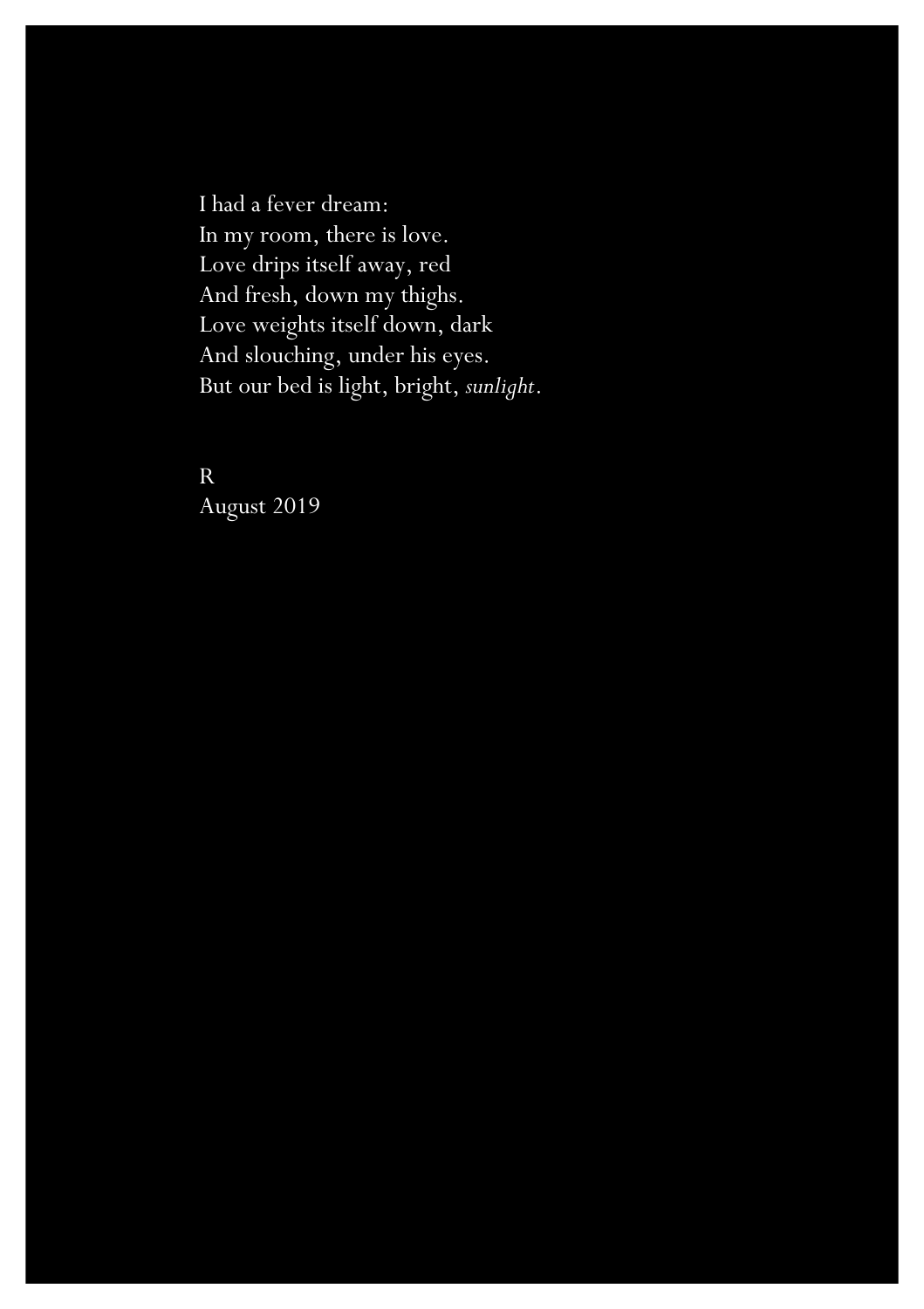# **The Third Proposal of Sir John Falstaff (for Harold Bloom)**

Bend to the wind in this my final fall Bear me to your memory of what chance Desire springs through the rites Of my disorderly cunning The blossoms of forgetting play no reason But the merriment was all for all

Pleased be your eyes for my noble carriage In high pursuit of lawful wedded rhyme Truly this uncommon depth is grounds for Buried buds and fumbled wiltings Of missed chances yet hold still My gouted fingers and purpled heart

Tear off this my masked corpulence Beneath which jollity is still jollity Making mine a double every time Leaf through this many-sided pun To find my timidity fortified by sherry Whose courageous potation